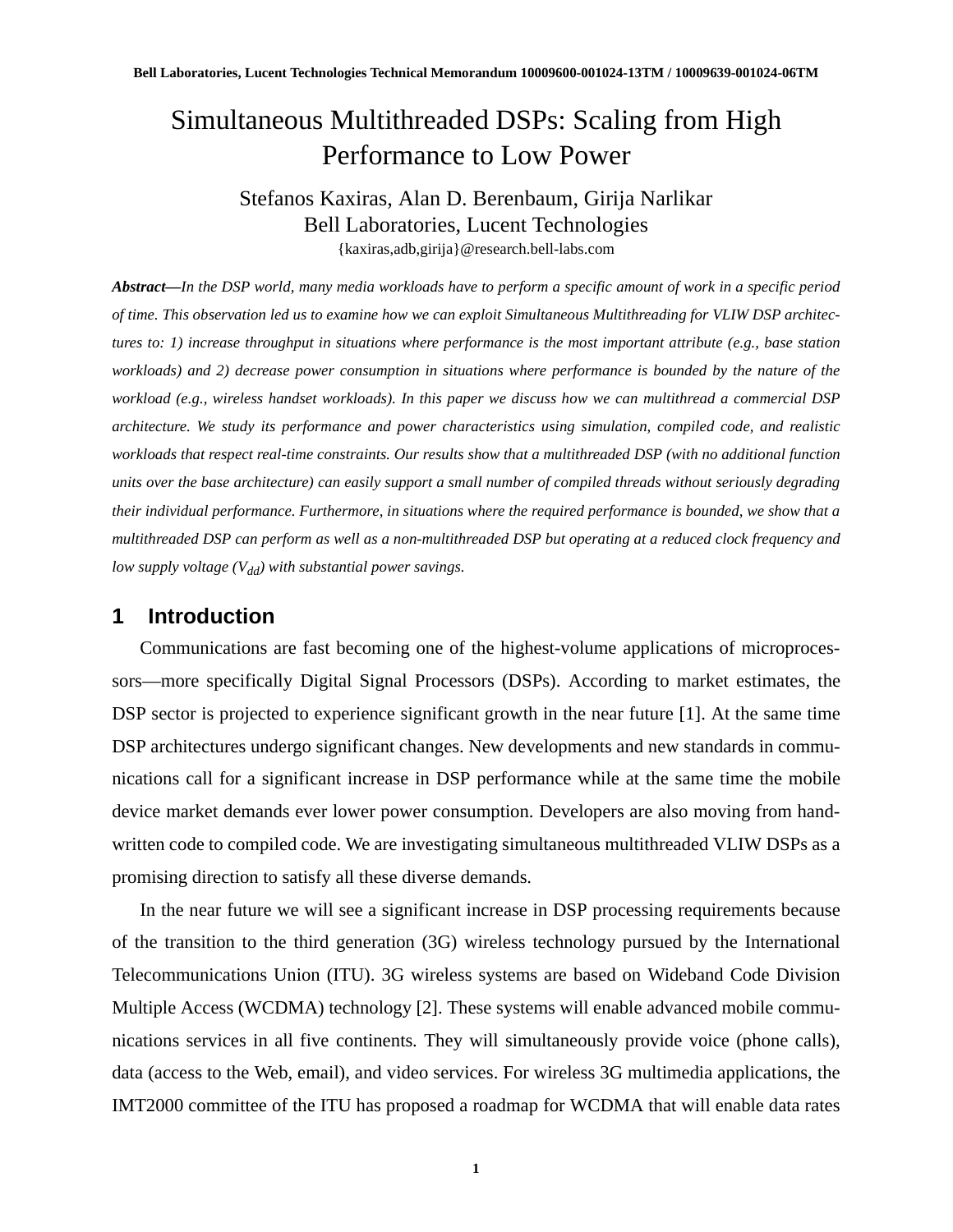of up to 384 kilobits per second (Kbps) in mobile applications and up to 2 megabits per second (Mbps) in stationary applications [1]. For mobile clients this means that a significant increase in performance must be provided at ever lower power consumption levels. Before such mobile devices appear, a third-generation wireless infrastructure must be deployed to accommodate the underlying WCDMA technology. Fundamental to the infrastructure are the countless wireless base stations that handle all communication among the mobile clients and provide the connection to optical, satellite, or microwave networks. The new generation of base stations will need to handle greater capacity, process higher data rates, and support multimedia data and video. However, at the same time we want base stations to be smaller (for easier installation), cheaper (for rapid deployment), and less power hungry (for simpler packaging and increased reliability).

Another change in the DSP world is the transition from hand-written code to compiled code. Communication standards are becoming more complex as more features are added and sophisticated wireless technology is used [1]. Voice and video standards are now specified by international committees in C [12]. The complexity of the standards code and the requirement for bitexact output make hand-written code a difficult proposition. Compiled code becomes appealing when the benefits (reduced development time and cost) start to become more valuable than the drawback (reduced performance). Using multithreading to improve the performance of a *workload* rather than the performance of a single thread ameliorates the drawback of compiled code.

Multithreading was originally proposed as a way to increase throughput for a workload by hiding long latencies [5]. More recently Tullsen, Eggers and Emer proposed simultaneous multithreading (SMT) to increase utilization of out-of-order superscalar processors [3][4]. What makes SMT appealing in that context is that the same hardware mechanisms that support out-of-order execution can be used to handle multiple simultaneous threads [4].

In the DSP arena, VLIW [6] rather that out-of-order superscalar architectures have prevailed for simplicity and chip area reasons. Leading DSP architectures such as the TI 320C6x [7] or the Star\*Core SC140 [8] leverage VLIW technology to provide multiple operations per cycle. In this paper we propose a SMT VLIW architecture using the Star\*Core SC140 DSP as starting point. We provide replicated thread state (e.g., multiple register files) but we share a single set of function units among all threads. In each cycle we select multiple (variable length) instruction packets from ready threads—as many as we can accommodate—and assign them to the function units.

We simulate multithreaded DSP architectures running workloads consisting a mix of speech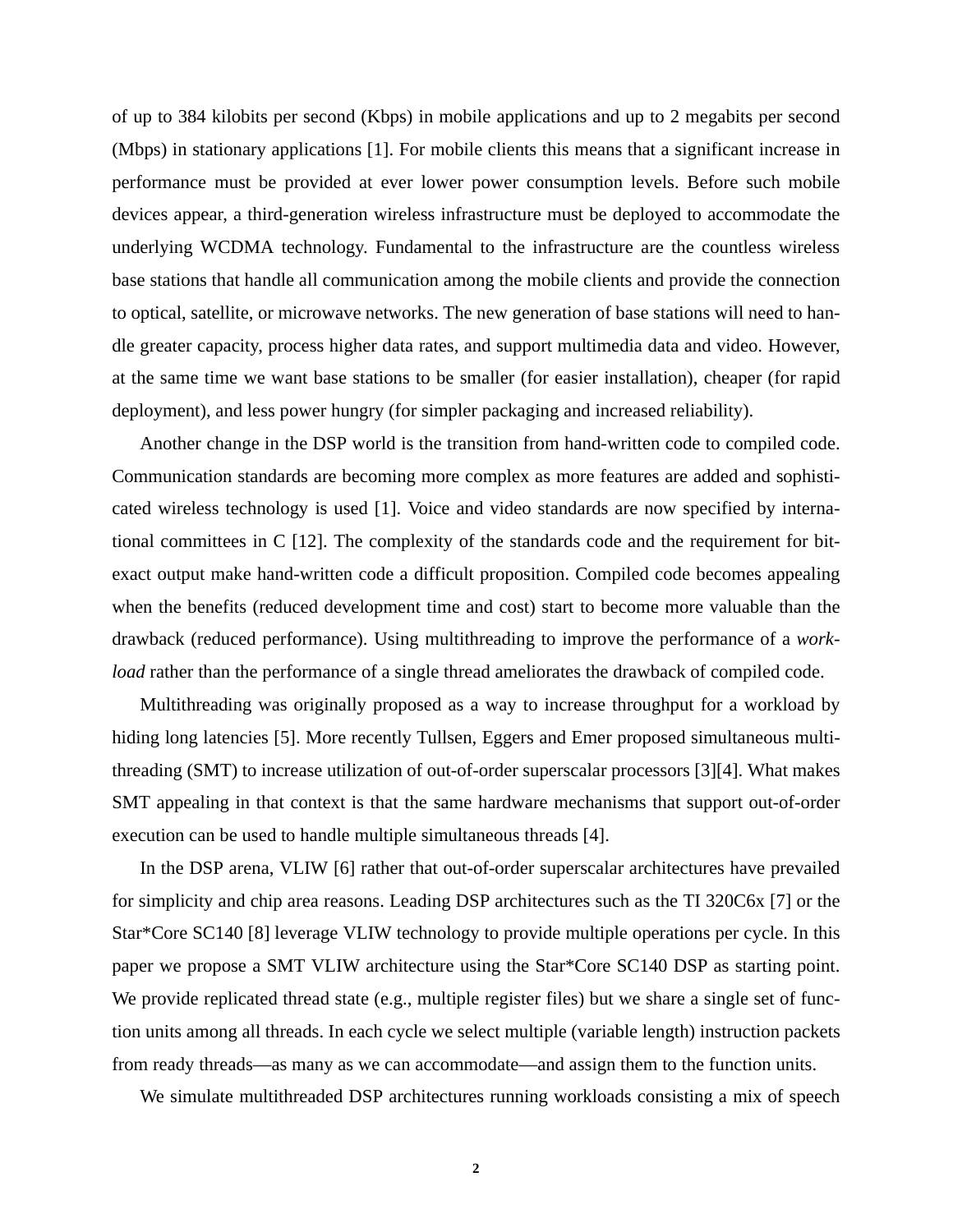encoders/decoders (GSM EFR), channel encoders/decoders (Trellis modulated channel encoding) and video encoders/decoders (MPEG-2). Our workloads approximate real-world processing in base stations and cell phones by respecting real time constraints. Our results show:

- **•** A multithreaded DSP (with just the function units of the base DSP) can easily run a small number of compiled threads without significantly degrading their performance. By adding more load/store units—which are the bottleneck in our workloads—performance improves further. We found a small advantage in cost/performance over a chip-multiprocessor (CMP) DSP.
- **•** Despite the increased complexity and utilization of a multithreaded DSP, in some cases we can use it to reduce power consumption. We show how we can exploit the high IPC of the multithreaded architecture to reduce clock frequency and voltage and thus *reduce* power (and conserve energy), in situations (such as in wireless handsets) where the required performance is bounded. Power consumption for the same workload can be reduced by a factor of 4 over a single-threaded DSP or by a factor of 1.47 over a CMP DSP also running at low frequency and low voltage.

*Structure of this paper —*In Section 2 we describe the base architecture and the multithreaded DSP architecture. In Section 3 we discuss our evaluation methodology and in particular our benchmarks, the simulator, and the compiler we use. Section 4 contains the results of our study for base station workloads (with an emphasis on throughput/cost) and Section 5 for cell phone workloads (with an emphasis on power). Finally we conclude with a summary in Section 6.

## **2 Multithreaded VLIW DSPs**

Traditional DSPs have attempted to exploit the data parallelism inherent in signal processing algorithms through the use of compact instructions that combine data operations (such as multiply-accumulate—MAC) with iteration or other control flow operations. This approach assumes that a compiler cannot easily uncover the inherent parallelism in the algorithms, and this class of signal processors is typically hand-coded in assembly language for maximum efficiency. With sufficient coding effort, the result can be very compact code that helps make these processors energy efficient.

In the 1980's compilers had become more effective in determining the parallelism in a program, and so a reasonable hardware-software trade-off was to construct hardware with many par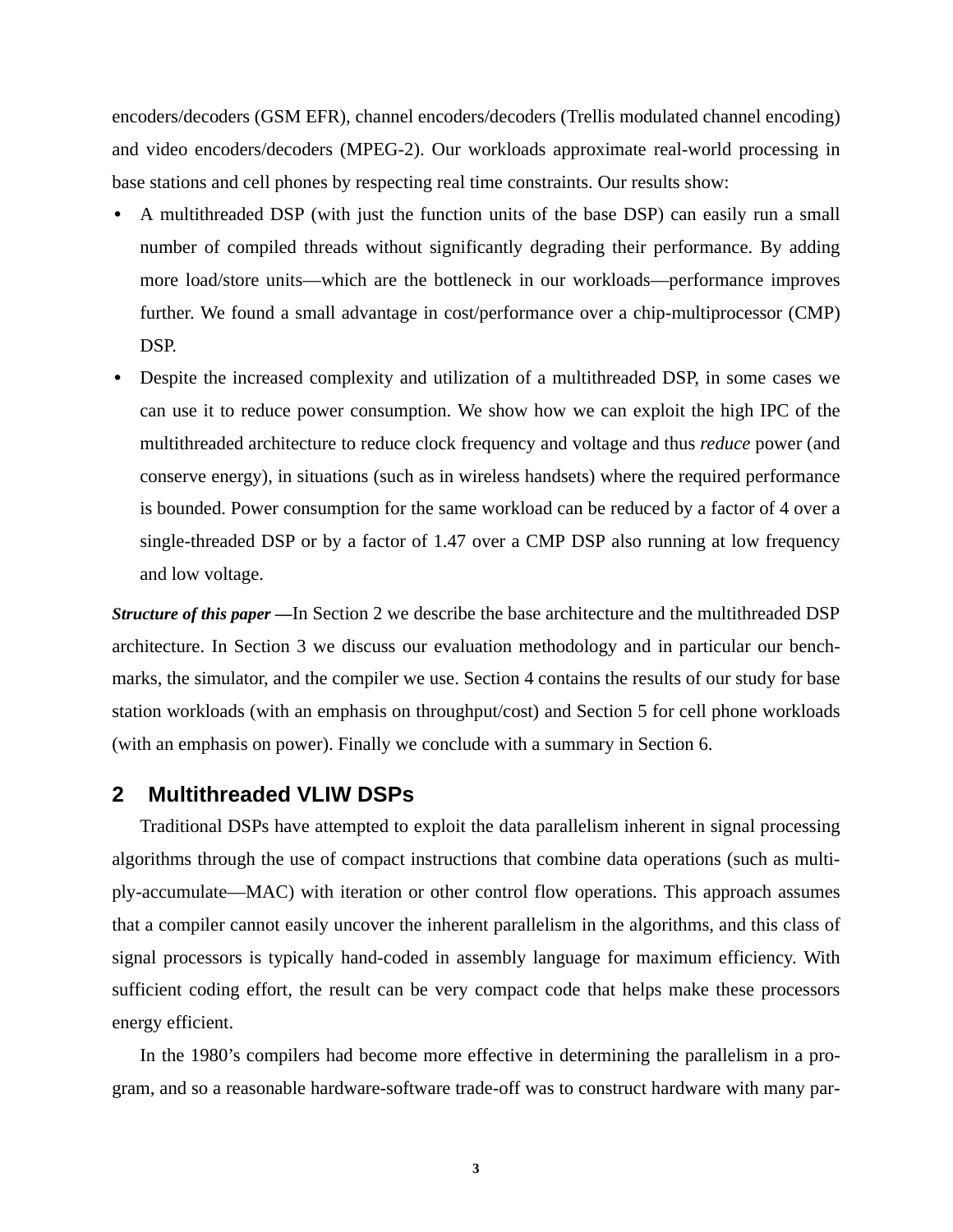allel data units but very simple instruction issue logic. A very long instruction word (VLIW) directs data flow to all the parallel data units simultaneously as instructed by the compiler, in lieu of more complex issue logic attempting to uncover parallelism at runtime [5]. As the implementation of microprocessors has become increasingly complex, the idea of moving some of that complexity onto the compiler has become more popular, and so a number of recent general purpose microprocessor architectures feature some variation on VLIW architecture [24][20].

The same trends have affected the DSP world. The simple issue logic required for VLIW designs has inspired several DSP architectures that claim very high peak operations-per-second [21][7][8]. The peak throughput is unlikely to be realized in real-world applications, since the compiler will not always be able to find independent operations that can use all available function units every cycle. In addition, there are several disadvantages that result from the long instruction word architecture. Because the long instructions specify many simple operations, instead of a few complex or compound functions, VLIW DSPs make less efficient use of code memory. The increased memory traffic due to larger code footprint, plus the wide internal busses and function units running in parallel, mean that VLIW DSPs consume more power to perform the same work as more traditional DSPs.

The base architecture we have chosen for this study is similar to the Star\*Core developed by Motorola and Lucent Technologies [8]. The architecture contains four data ALUs (DALUs), which can perform single-cycle multiply-accumulates, two address AGUs (Address Generation Units) and a single bit-manipulation unit (BFU). There are 32 registers (16 data and 16 address registers). A single variable-length instruction packet can issue up to six operations to these function units in one cycle.

For application workloads that consist of several independent threads, the throughput of a DSP can be increased by replicating the core DSP engine on a single die [9] yielding a chip-multiprocessor (CMP) structure [10]. This same technique has been used in a number of network processors to obtain the throughput necessary to process broadband trunks [22]. However, the utilization of function units is likely to be low, since not all threads will be able to issue maximum-width operations simultaneously and so on any cycle at least some of the function units will be idle.

An alternative to the CMP structure is Simultaneous Multithreading (SMT) [3][4][25]. Independent instruction issue units, including the register arrays that comprise a thread's state, simul-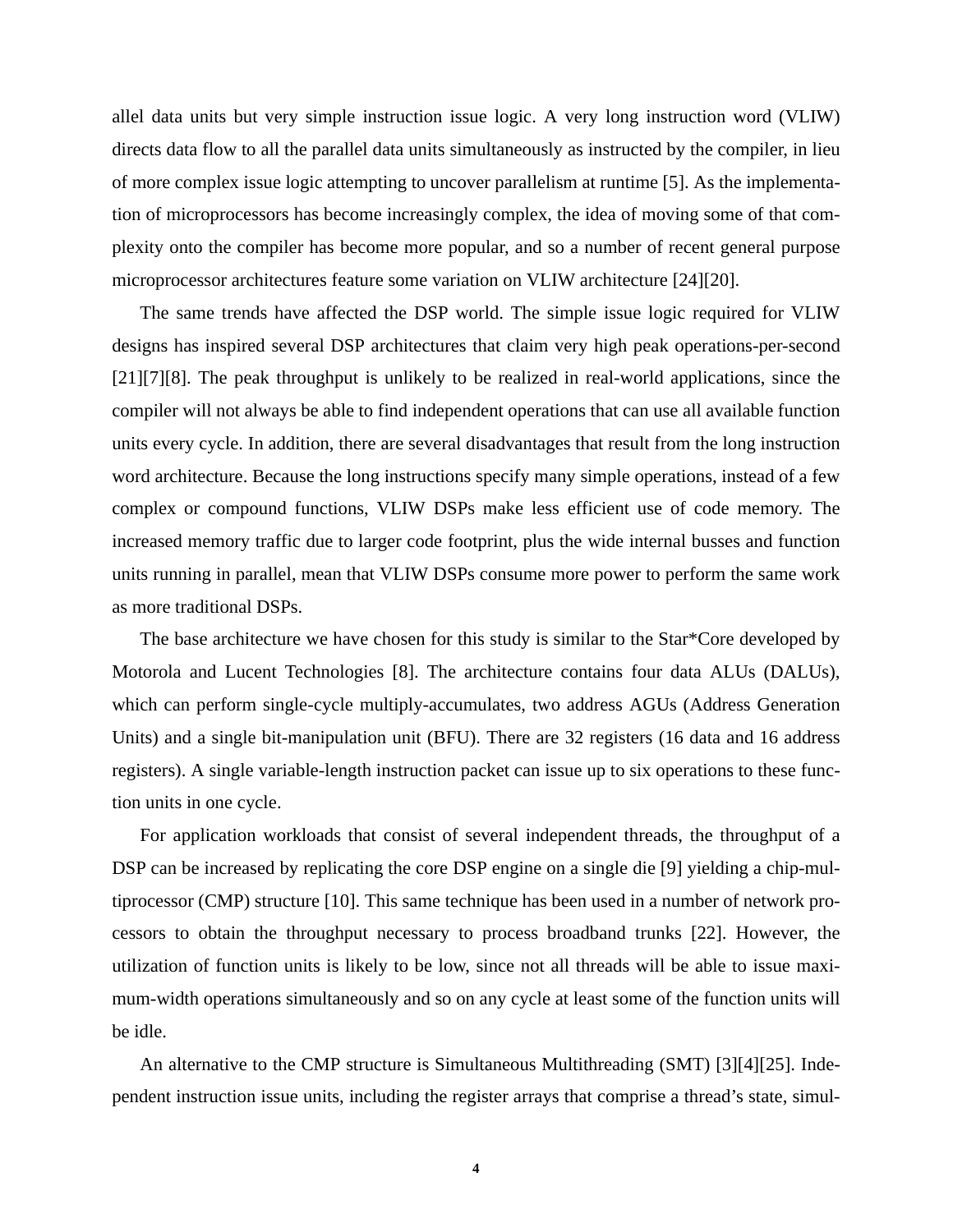



taneously issue commands to a single shared set of function units. For the same number of register sets SMT architectures require fewer execution units than the aggregate number used in CMP designs, and can potentially make more efficient use of resources that are available. For example, recent work studied the application of SMT to network processors [23]. Because an SMT design makes more efficient use of a large number function units the compiler can in principle issue wider instructions during the relatively rare times a very high degree of parallelism is detectable, without the hardware cost of supplying function units that remain idle almost all the time. We did not address this potential advantage of SMT's in this study; for both CMP and SMT alternatives we used the same compiler, which generates a maximum of six operations in parallel. Therefore, a single thread cannot take advantage of a machine wider than our base VLIW.

Our model SMT architecture resembles the base architecture in that it retains the same function units and instruction issue logic. However, we can increase the number of data ALU's, address ALU's and bit manipulation units arbitrarily. The largest additional cost in implementing the SMT version of the base architecture is routing data to and from the register arrays to the function units and—in accordance to the SMT work [4]—we allowed an additional pipeline stage over the base model to account for wire and setup delays.

In the additional pipeline stage, we decide which threads will issue instructions to the ALUs. If threads have different priorities, higher priority threads get to issue first; low priority threads scavenge the leftover slots. Within a priority level we implement round-robin scheduling. In our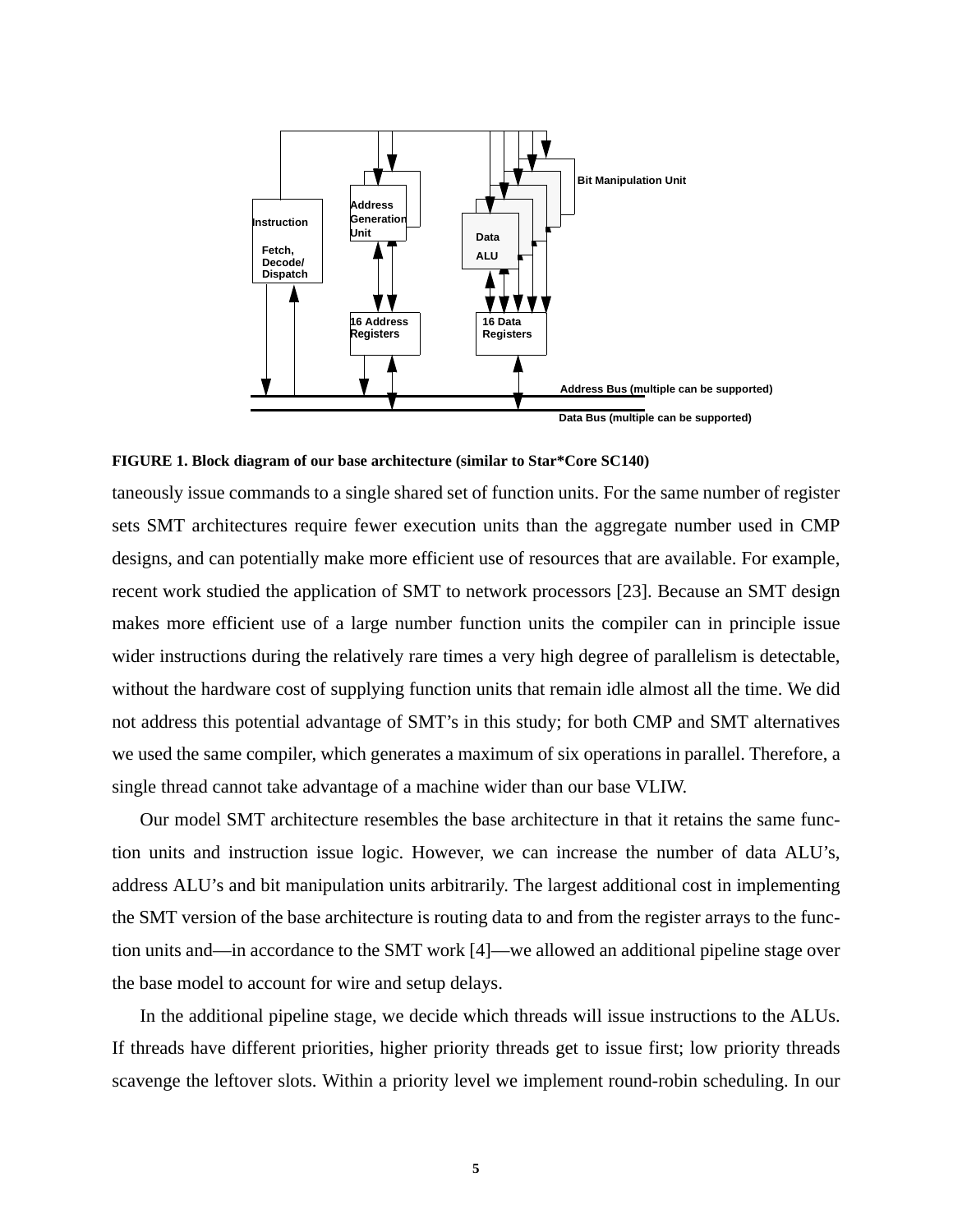experiments a high priority thread will not be affected by any number of lower priority threads which nevertheless do make forward progress. In Section 5 we use priorities to meet real-time deadlines for speech encoding. Multiple threads can issue their VLIW packet as long as there are no resource conflicts. As in the base architecture, a thread holds on to its resources until its longest running instruction finishes. An optimization here would be to release resources as soon as possible for use by *other* threads. This improves performance with a small increase in issue logic complexity and bookkeeping state. A more aggressive optimization is to split instruction packets and issue individual instructions in cases we have resources available but not enough for the entire VLIW packet. This, in general, violates VLIW semantics<sup>1</sup> and requires either compiler support or run-time checking. In this work we examine the simplest SMT DSP architecture without the benefit of these optimizations.

We have also examined caches which are not prevalent in the DSP world. Even with caches the behavior of the multithreaded DSP in relation to the base DSP remained qualitatively the same. As in the SMT work [4] we did not observe thrashing with the DSP workloads we used. Because of the streaming nature of the data the effects of multithreading are minimal in the caching behavior of these programs. For the rest of this work we will assume no caches but only a memory system consisting solely of on-chip memory. Memory latency is 1 cycle and we model contention in the memory system through the two address ALUs.

## **3 Methodology**

In this section we describe the DSP benchmarks used in both our handset and base station experiments. We then present the experimental setup used to compile and run the benchmarks.

#### **3.1 Benchmarks**

Our choice of benchmarks is intended to model next generation wireless handsets that supports multimedia (voice and video) applications, as well as wireless base stations. Real-time constraints play an important role in this domain, especially for voice-based applications. It becomes critical to ensure that their performance is not affected by other, non-real-time applications that are running on the same DSP. Therefore, instead of evaluating the performance of each multimedia benchmark in isolation, we have designed a set of benchmarks that run simultaneously on the

<sup>&</sup>lt;sup>1</sup> For example a VLIW packet which writes some of its input registers cannot be split arbitrarily.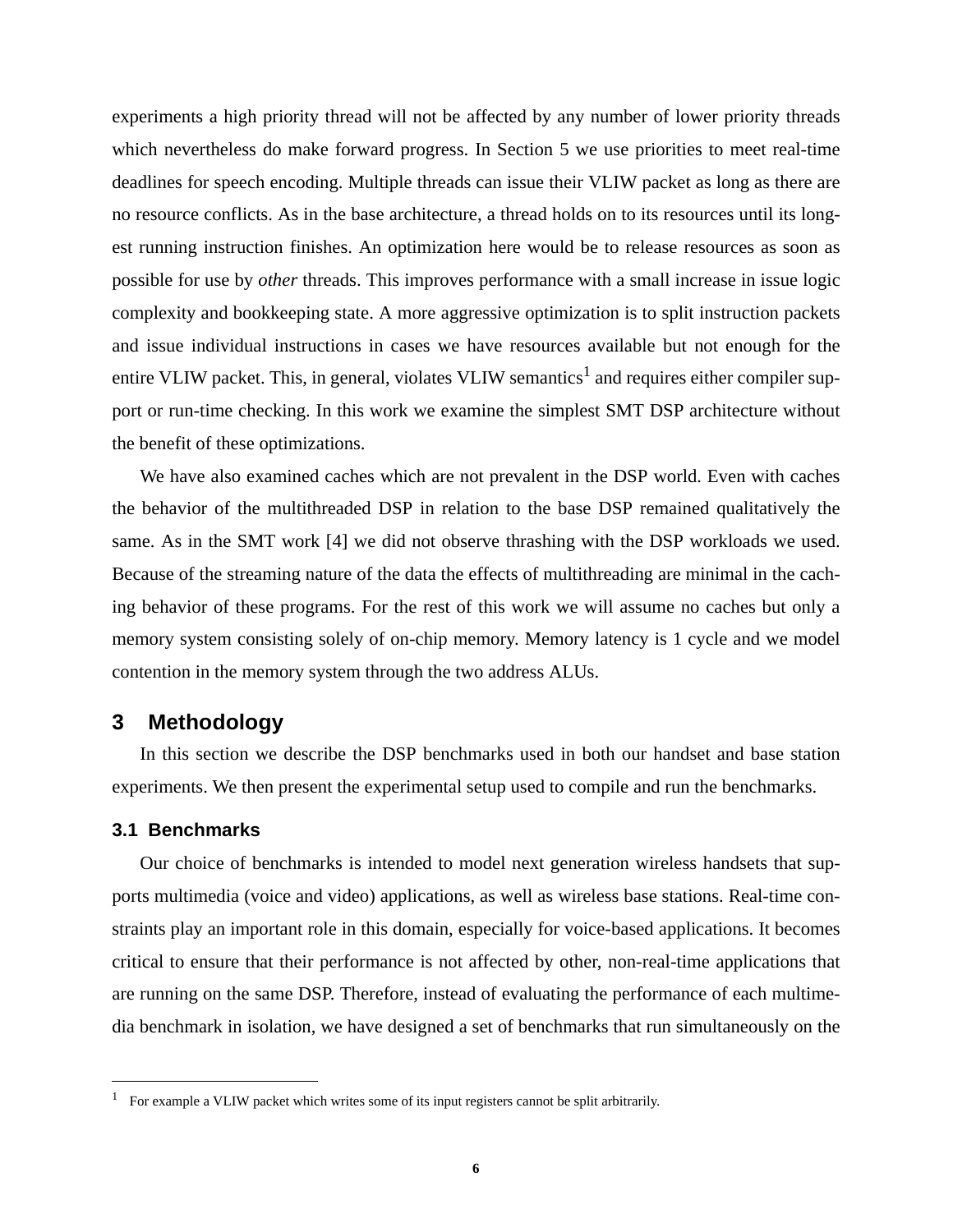DSPs while obeying real-time constraints. For both the handset and the base station, we measure the power and performance for runs of one second duration.

For the handset, we assume the speaker is communicating over a video-enabled phone. The following benchmarks will run simultaneously in such a scenario:

**• Speech encoder and decoder.** Speech coding is used in cellular telephony for reducing the bit rate of the transmitted voice signal. A speech encoder transforms the original digital speech signal into a low-rate bitstream using lossy compression. The decoder restores this bitstream to an approximation of the original signal. The encoded bitstream is represented in fixedlength packets (frames); each frame must be generated by the encoder every few milliseconds, depending on the bit-rate. The decoder has similar real-time deadlines for decoding each input frame.

We have used bit-exact C code for a GSM standard speech coder, namely, the Enhanced Full Rate (EFR) coder [11][12]. The standard requires a bit rate of 12.2Kbits/sec, with 244-bit frames transmitted every 20ms (such a bit rate is appropriate for wireless handsets). We therefore run the encoder and decoder on one frame of data every 20 ms, ensuring that it completes within the 20ms deadline.

**• Channel encoder and decoder.** The output of the speech encoder is fed into a channel encoder (see Figure 2). The channel encoder adds redundancy in a controlled manner, to protect against noise and interference during transmission. The output of the channel encoder is fed to a channel modulator, which interfaces to the communication channel. The channel encoder we used also includes a channel modulator, and performs trellis-coded modulation [15]. At the receiver's end, the digital demodulator takes in the waveform received from the channel, and approximates it with a digital sequence. This sequence is decoded by the channel decoder, and then fed to the speech decoder. The channel decoder that we run uses Viterbi's algorithm [16] and also performs digital demodulation.

To match the real-time requirements of the speech coder, we run both the channel encoder and decoder once every 20 milliseconds, for one frame's worth of input. We start the speech and channel coders at the start of every 20 ms slot.

**• Video encoder and decoder.** A video phone can transmit and receive a video signal between speakers, and requires a coding scheme to compress the signal. We use an implementation of the MPEG-2 encoder and decoder provided by the MPEG Software Simulation Group [17].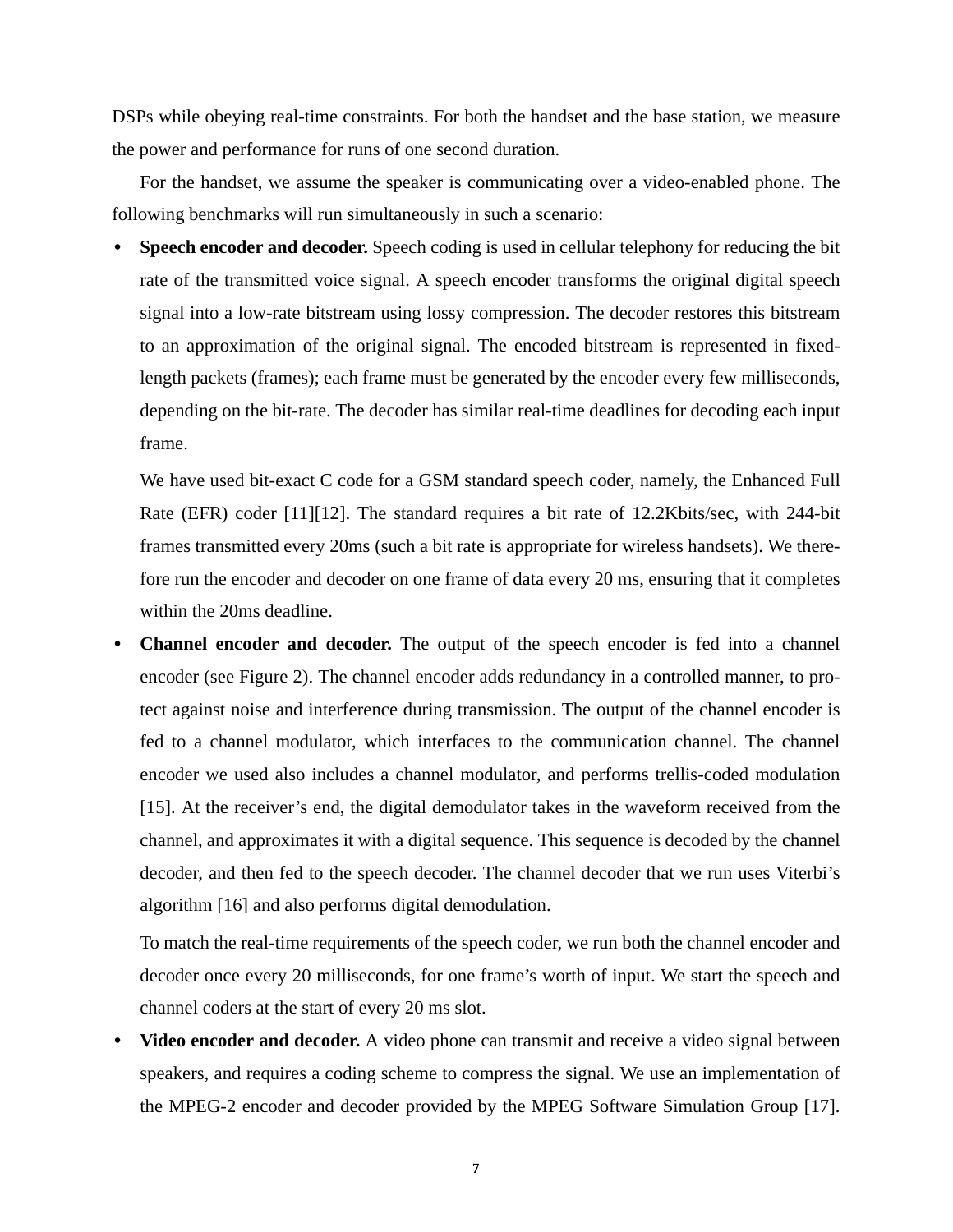

#### **FIGURE 2. Speech processing in a cellular phone.**

The MPEG encoder is the most computationally intensive of all our applications. Therefore, we picked image sizes and frame rates based on the capability of the DSP processor when running in single-threaded mode. The image sizes are 32 x 32 for the slower handset technology, and 64 x 64 for the faster technology (see Section 5 for details). The MPEG-2 coders were designed for high bit rates (and hence high frame rates). We had to reduce the frame rate to be more suitable for a handheld video phone; the code we run encodes only 2 frames per second. In the future, we plan to switch to a video coder designed specifically for lower bit rates. (Preliminary experiments with H.263, a low bit-rate coder, indicate that it results in very similar IPC performance as the MPEG-2 code used in this paper.) The decoder decodes a 64 x 64 image at 3 frames per second.

The MPEG encoder consumes significantly more cycles than any of the other benchmarks, and also suffers from low IPC. Therefore, to effectively reduce total running time by making better use of multiple execution units, the encoder needs to be explicitly parallelized at a coarse level. We do not currently support intra-process parallelism in our simulator. Instead, we approximate a parallel encoder with 4 independent MPEG encoder threads; each thread processes one quarter of the original image size.

All the above six codes are adapted from sample implementations of industry standards, and were not modified to aid optimization by the compiler. For the single-threaded experiments, we run 6 threads: an MPEG encoder and decoder, a speech encoder and decoder, and a channel encoder and decoder. In the experiments with the multithreaded core, we run 9 threads (three additional MPEG encoders); each of the 4 MPEG encoder threads processes a quarter of the original image. In both sets of experiments, the threads are run for a one second duration. The speech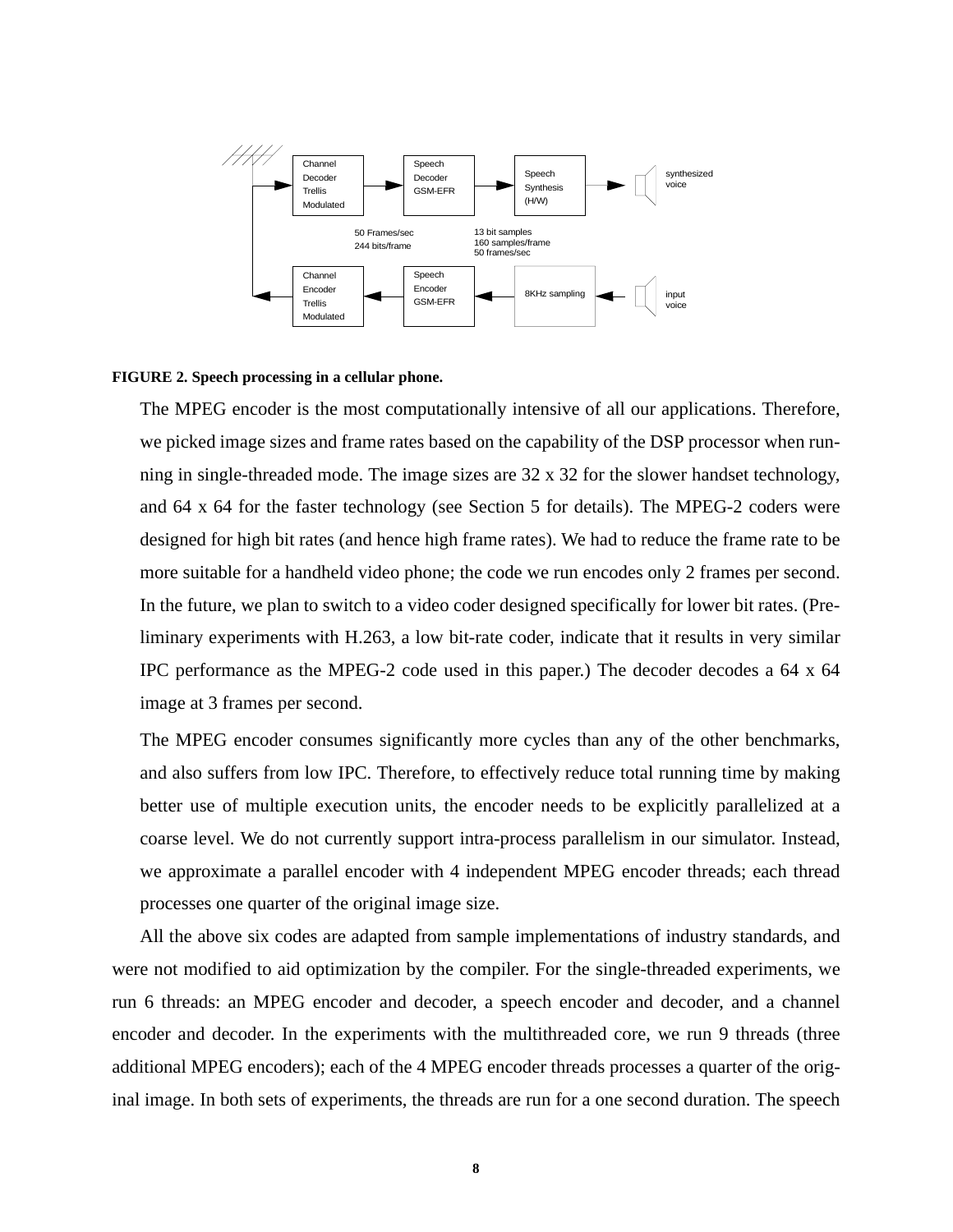and channel encoders and decoders repeat for one frame of data every 20ms. The MPEG threads run from start to completion. A base station does not need to perform any encoding or decoding of the video signal; therefore, we run only the 4 speech and channel coding threads.

#### **3.2 Compiler**

We use the Enterprise C/C++ compiler designed for the commercial SC100 family of DSP cores [14]. The compiler performs various high-level optimizations, as well as low-level, machine-dependent optimizations. The machine-dependent phases convert linear assembly code into parallel (VLIW) code, that can make good utilization of the SC140 architecture described in Section 2. The Enterprise compiler achieves close to 45% of the performance of hand-coded assembly, and nearly 90% with a very small amount of assembly code added to C for a typical DSP code [19]. All the binaries used in our experiments were generated from pure C. As shown in Section 4.1, the serial versions of the applications have only low to moderate amounts of instruction-level parallelism that can be extracted by the compiler.

The compiler compiles floating point arithmetic down to fixed-point instructions using emulation libraries. The MPEG codes, which make extensive use of floating point arithmetic, hence result in binaries containing a large number of fixed-point instructions with serial dependencies. Therefore the MPEG codes suffer from particularly low IPC.

#### **3.3 Simulation environment**

The experiments were carried out using a cycle-accurate, instruction-level simulator [18]. The simulator emulates the SC140 DSP core, including exception processing activity. The SC140 core for which the simulator was originally designed has a fixed number of AGUs (2) and MACs (4); the C/C++ compiler assumes this hardware configuration.

We have extended the original simulator by adding support for multiple threads, each with a separate address space and register file. The simulator models the architecture described in Section 2; the threads share execution units and can be prioritized.

## **4 Results: Base station workloads**

Using the benchmarks described above we constructed two workloads to simulate real-world situations. The first workload conforms to base station requirements. Base stations are responsible for all communication among the mobile clients in a specific cell and also interface to other networks. Base stations support many wireless handsets (each on a separate channel) so throughput/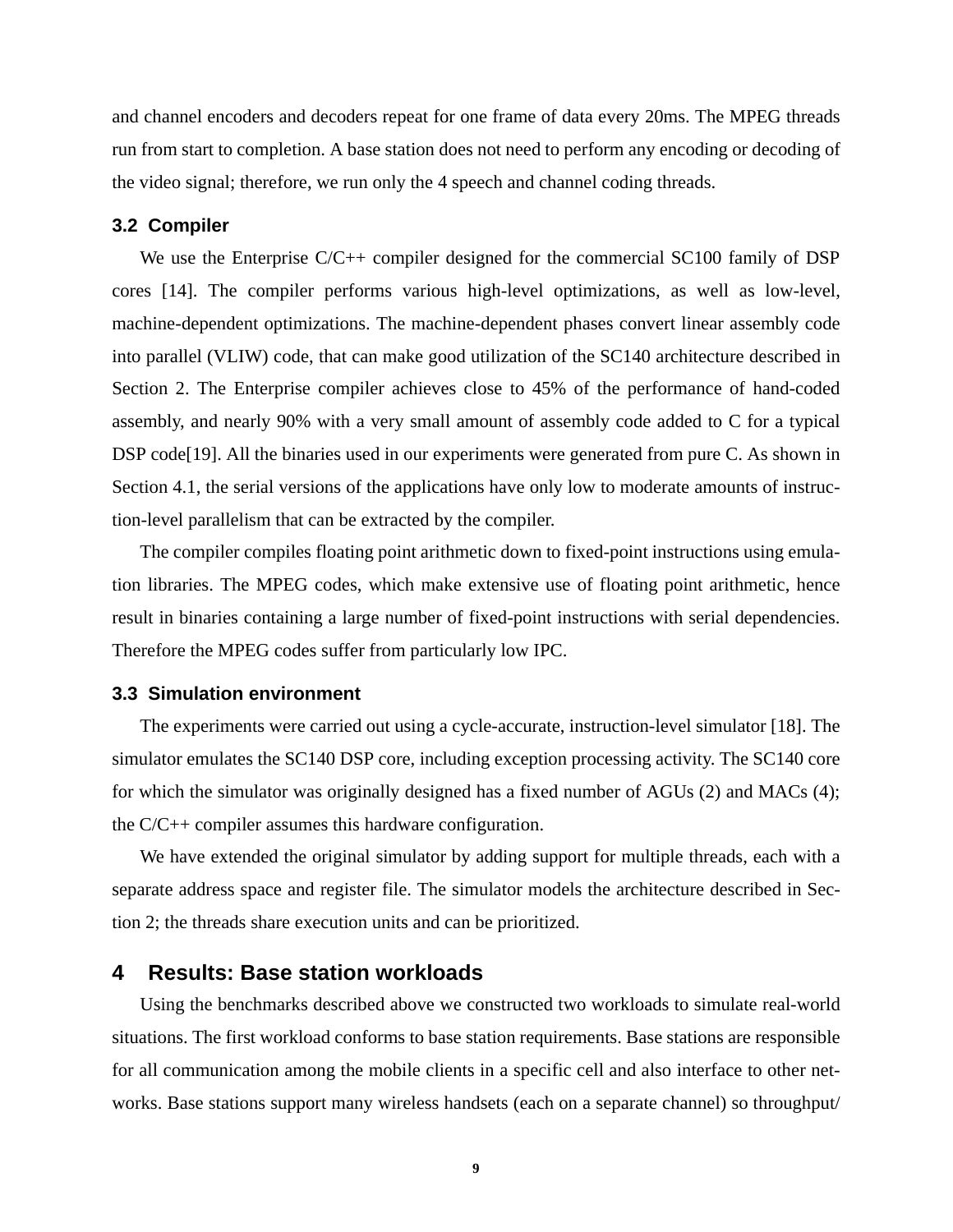cost is the important metric in this case.

#### **4.1 Throughput**

Base stations are designed to support a maximum channel capacity and they typically contain enough DSPs to easily accommodate all channels. A "channel" in our workload consists of four programs run consecutively: a GSM-EFR encoder, a GSM-EFR decoder, a Trellis encoder, and a Trellis decoder. Each channel has to process one frame within 20ms (50 frames/sec). A workload comprises multiple independent channels. In this section, we establish the number of channels that can be supported (i.e., without breaking real-time constraints) by each architecture at various clock frequencies. We estimate the cost for the multithreaded DSP in terms of additional chip area and subsequently we compare cost/performance for an SMT system with both a CMP and a single-threaded DSP.

The base station workload is dominated by the GSM EFR encoder as seen in Table 1. The decoder runs for 0.4 million cycles. The total for all four programs is 0.5 million cycles which implies a minimum clock frequency of approximately 25MHz (so that enough cycles will be available in a time interval of 20ms).

|                 | $_{\rm IPC}$  | <b>Cycles for 1 Frame</b> |
|-----------------|---------------|---------------------------|
| GSM EFR encoder | 1.42          | 0.400 M                   |
| GSM EFR decoder | 1.50          | 0.034 M                   |
| Trellis decoder | 1.17          | 0.040 M                   |
| Trellis encoder | 0.74          | 0.026 M                   |
|                 | Average: 1.39 | Total: 0.500 M            |

**TABLE 1: IPC and cycles for 4 threads (1 frame)**

Figure 3 shows results of executing up to eight channels in the base architecture (serially) and in the multithreaded architecture (concurrently). The first graph in Figure 3 plots the elapsed cycles for the eight workloads and the two architectures. Elapsed cycles in the multithreaded architecture increase only slowly. The multithreaded DSP requires less that 2 million cycles to complete all eight channels. This translates to an operating frequency of just under 100MHz. In contrast the base DSP requires a clock frequency of 200MHz for the eight channels.

The second graph in Figure 3 shows the IPC for the two architectures. The IPC for the base case is constant no matter how many channels we run. The IPC of the multithreaded DSP shows a smooth increase as we add more channels but it flattens (topping at 3.16) as we add more than five channels. At this point the two AGUs that handle all loads/stores are saturated. In Figure 4 we plot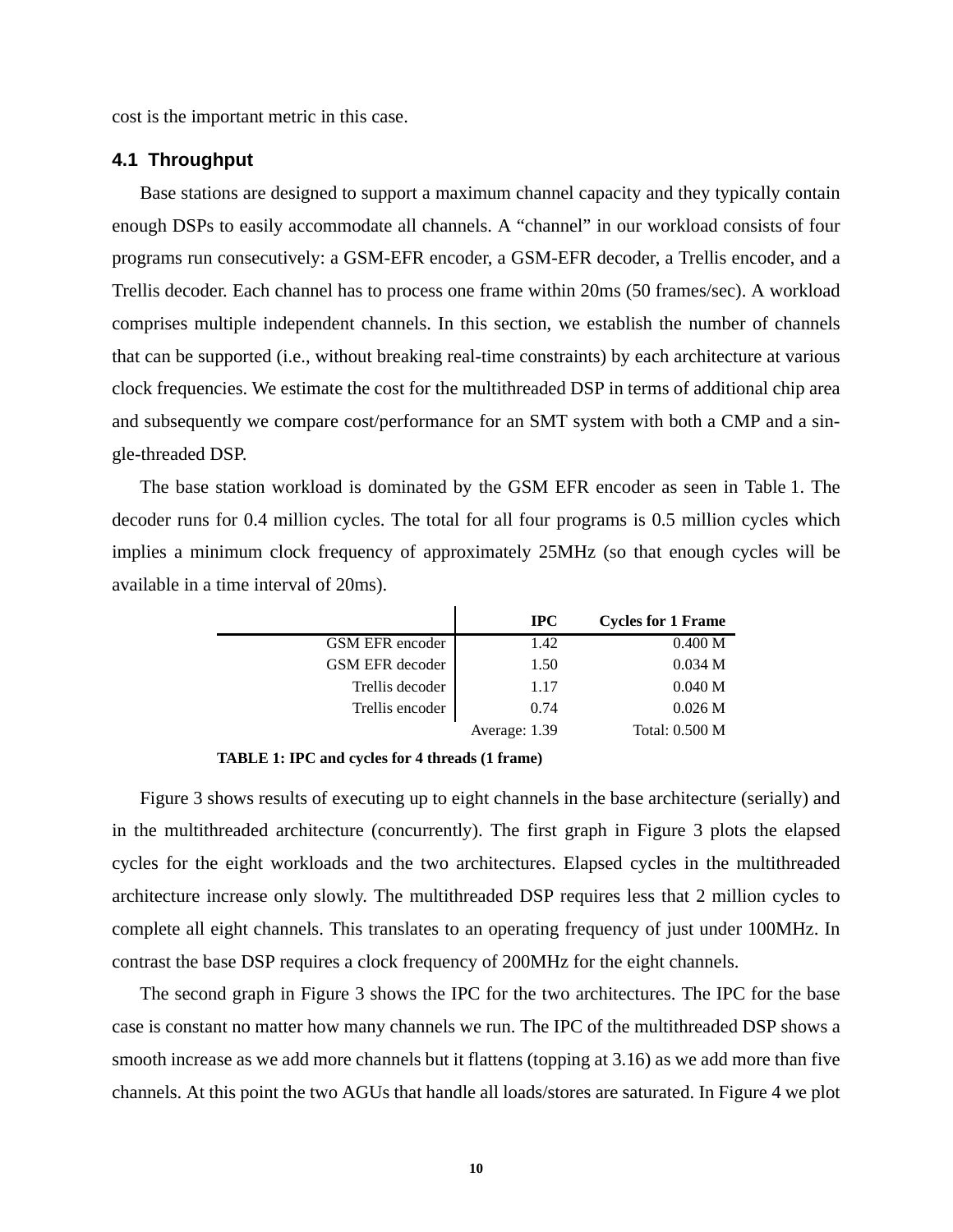the utilization of the AGUs and DALUs. For each of the eight workloads we show the percentage of time no unit was used, one unit was used, two units, etc. With more than five channels we use both AGUs more than 90% of the time while the utilization of the four DALUs remains small, using just one DALU a little more that 30% of the time.

Since AGUs appear to be a major bottleneck we increase their number from two to four. No individual thread can use four AGUs simultaneously since all threads have been compiled for only two AGUs available. However, the benefits in the multithreaded architecture are considerable. Figure 5 shows elapsed cycles, IPC, AGU and DALU utilization with two additional AGUs in the multithreaded architecture. The number of cycles increases even more slowly with the number of channels and the maximum IPC climbs to 5.4. The AGUs are nowhere near saturation and the utilization of the DALUs increases (4 DALUs used simultaneously 30% of the time). Despite the lower utilization of the function units IPC still flattens after five channels because we approach the IPC ceiling of the architecture.



**FIGURE 3. Execution time and IPC for multiple channels simulated on the base and multithreaded DSP. For the base DSP, elapsed cycles increase linearly with number of channels while IPC remains constant.**



**FIGURE 4. AGU and DALU utilization for base station workloads. The sets of three bars on the AGU graph denote the percentage of time 0, 1, or 2 AGUs were active. Similarly the sets five bars in the DALU graph denote the percentage of time 0, 1, 2, 3, or 4 DALUs were active.**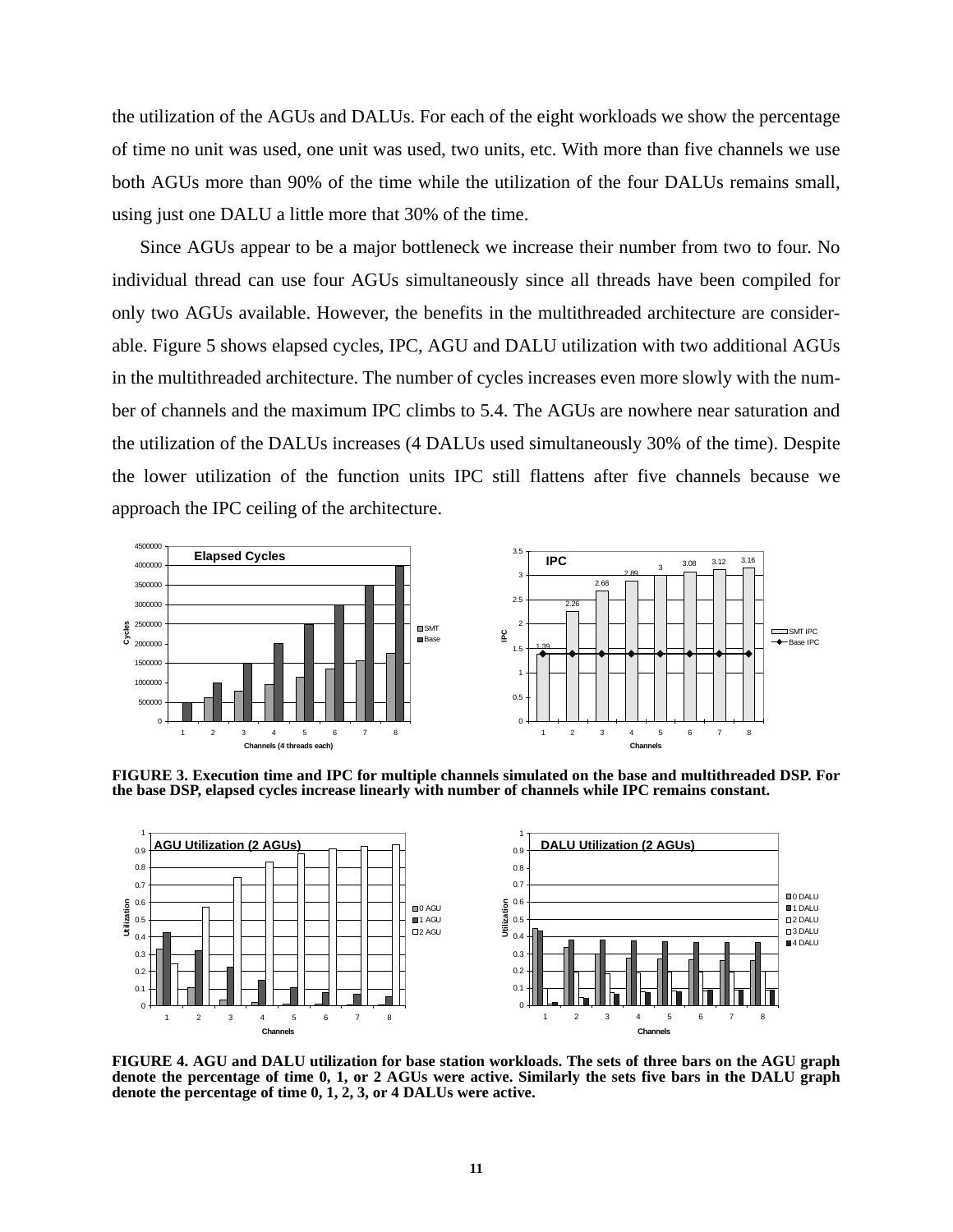

**FIGURE 5. Increasing the AGUs from 2 to 4 for the base station workload.**

### **4.2 Cost**

The above results show that a multithreaded DSP can execute a number of compiled threads with a small slowdown over the execution of a single thread. Chip multiprocessor (CMP) DSPs such as Lucent's StarPro [9] are also designed for throughput. In the CMP case, however, cost increases linearly with the number of supported threads. For the multithreaded DSP cost increases slowly as we add more state (register files) and multithreading support. We measure the cost of a multithreaded architecture according to the additional chip area required. As a starting point we use subblock areas of a synthesized  $SC140$  core<sup>2</sup>. Subblock area percentages are listed in Table 2. Approximately 31% of the chip area is devoted to the 4 DALUs and data register file, another 23% to the 2 AGUs and address register file, and the rest 47% is support circuitry and other function units (e.g., BFU) that are not replicated in the multithreaded architecture.

In the multithreaded architecture the main increase in area comes from additional register files. As in the SMT work [4], we increase the size of the existing register file to the appropriate number of registers and we use a thread ID to access the appropriate registers. The number of

<sup>&</sup>lt;sup>2</sup> Numbers can be different for custom cores.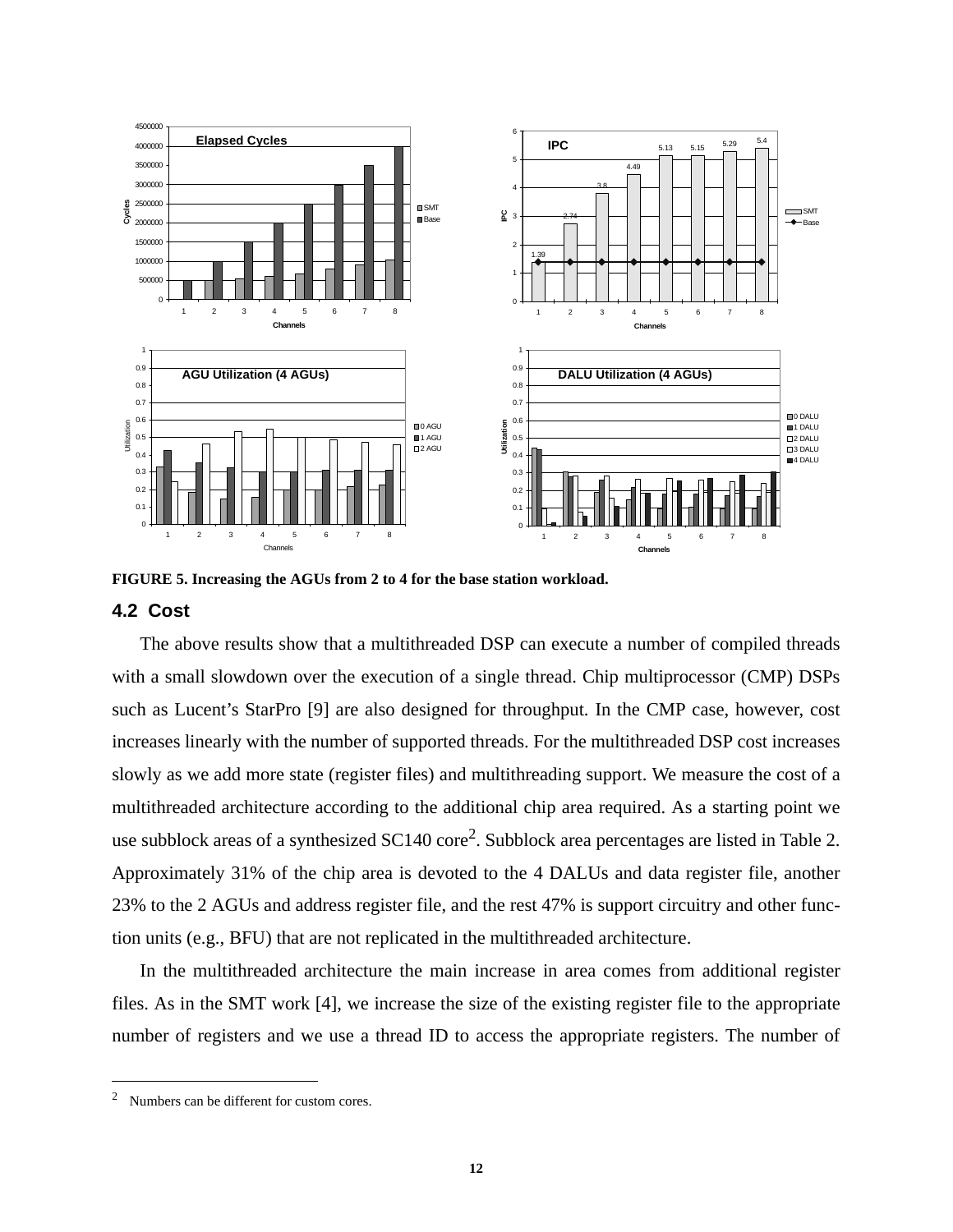|                               | Area % of total |
|-------------------------------|-----------------|
| DALU MAC <sub>s</sub> (4)     | 10%             |
| Data registers                | 21%             |
| BFU (Bit manipulation)        | 8%              |
| Logic                         | 24%             |
| $AGUs(2) + address registers$ | 23%             |
| Fixed HW                      | 13%             |
| Total                         | 100%            |

**TABLE 2: Subblock areas of a synthesized SC140 core**

read/write ports in the register files depends on the number of function units. The larger register file is also slower but we have taken this into account in the extra pipeline stage we introduced (see Section 2). We estimate that support for one additional hardware context costs 33% of the chip area for additional registers (21% for data registers and 11% for address registers) and related routing. Issue logic doubles in size from 24% to 48% to accommodate thread scheduling logic.

Table 3 shows estimated areas for the multithreaded DSPs with up to five threads. The first five rows show the increase in area from additional data and address registers. The second five rows show area increase when we also double the number of AGUs. In this case, the size of the address register file increases both with the number of threads (number of registers) and with the number of AGUs because of the additional read/write ports needed (size of registers). We conservatively allow a factor of two in area increase for the additional read/write ports needed to support the additional AGUs.

 $\mathbf{I}$ 

|                   | 4<br><b>DALUs</b> | 2<br><b>AGUs</b> | Data<br>register<br>files | <b>Address</b><br>register<br>files | Logic | Other | <b>Total</b> | <b>CMP</b><br>Area |
|-------------------|-------------------|------------------|---------------------------|-------------------------------------|-------|-------|--------------|--------------------|
| Base architecture | 10%               | 11%              | 21%                       | 12%                                 | 24%   | 22%   | 100%         | 100%               |
| 2 Threads         | 10%               | 11%              | 42%                       | 24%                                 | 48%   | 22%   | 157%         | 200%               |
| 3 Threads         | 10%               | 11%              | 63%                       | 36%                                 | 48%   | 22%   | 190%         | 300%               |
| 4 Threads         | 10%               | 11%              | 84%                       | 48%                                 | 48%   | 22%   | 223%         | 400%               |
| 5 Threads         | 10%               | 11%              | 105%                      | 60%                                 | 48%   | 22%   | 256%         | 500%               |
|                   |                   | 4<br><b>AGUs</b> |                           |                                     |       |       |              |                    |
| Base architecture | 10%               | 11%              | 21%                       | 12%                                 | 24%   | 22%   | 100%         | 100%               |
| 2 Threads         | 10%               | 22%              | 42%                       | 48%                                 | 48%   | 22%   | 192%         | 200%               |
| 3 Threads         | 10%               | 22%              | 63%                       | 72%                                 | 48%   | 22%   | 237%         | 300%               |
| 4 Threads         | 10%               | 22%              | 84%                       | 96%                                 | 48%   | 22%   | 282%         | 400%               |
| 5 Threads         | 10%               | 22%              | 105%                      | 120%                                | 48%   | 22%   | 327%         | 500%               |

**TABLE 3: Chip area estimates for the multithreaded architecture (all estimates conservative). All percentages correspond to chip area of the base architecture.**

Finally, in Figure 6, we show performance improvement over area increase for the multithreaded DSP and CMP implementations. We compute the performance improvement as the ratio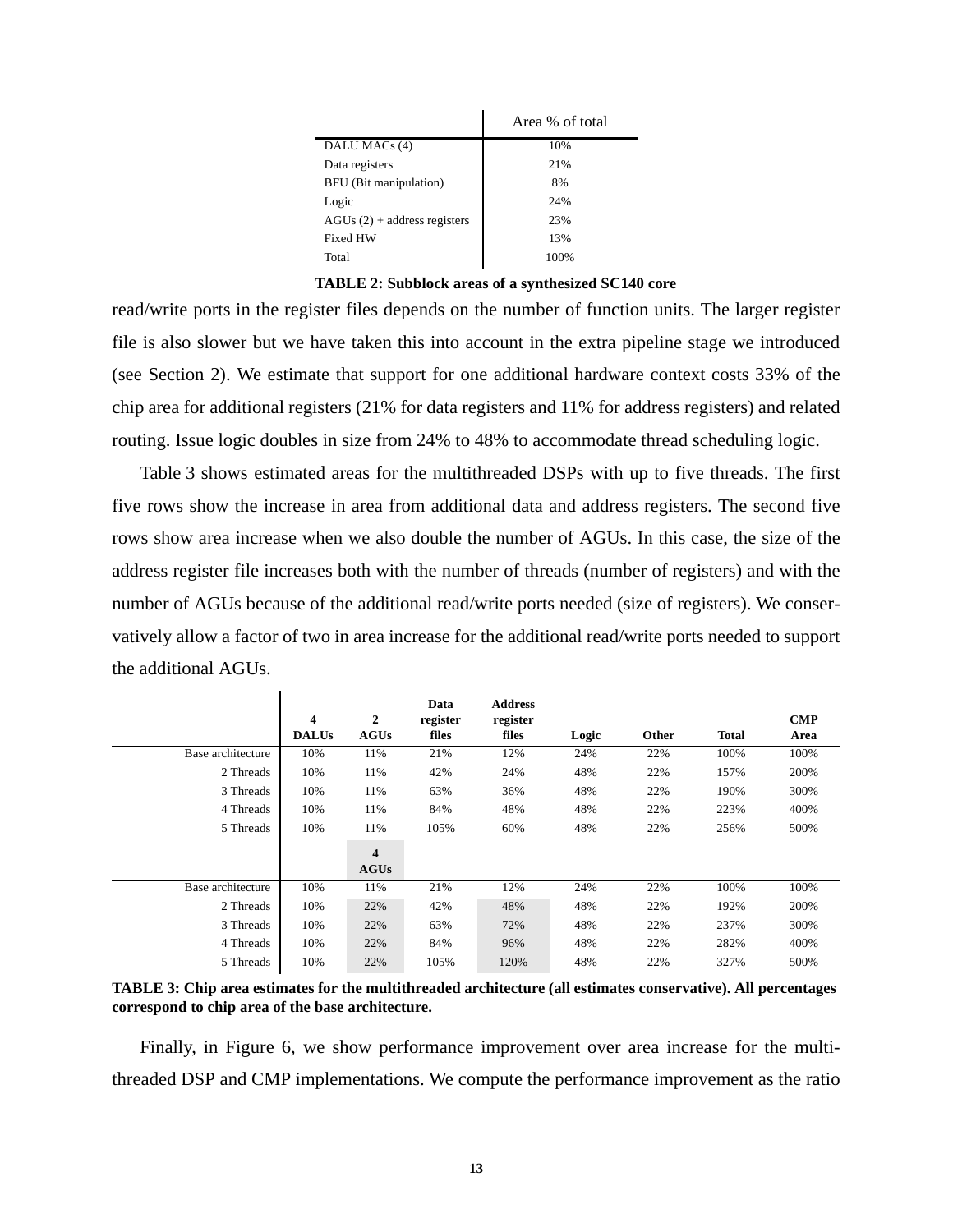

**FIGURE 6. Performance/Cost for SMT and CMP DSPs: IPC speedup (over the base single-threaded architecture) divided by chip area increase (over base DSP area). The SMT DSP shows a slight advantage for a small number of threads, especially for the 4-AGU case.** 

of the IPC of the multithreaded DSP (or the CMP) over the base, single-core, single-threaded architecture. Area increases are derived from Table 3. The multithreaded DSP compares favorably to the CMP. The CMP delivers performance improvement linear to area increase and therefore its performance/area ratio will always be one. The multithreaded DSP, however, can actually achieve ratios greater than 1 for a small number of threads. For two AGUs its ratio barely exceeds 1 with two threads. For four AGUs the ratio comfortably exceeds 1—by more than 10%—with two, three, and four threads. Figure 6 also shows that the performance/area ratio for the multithreaded DSP also drops below 1 for more than three threads (2 AGUs) or seven threads (4 AGUs) meaning that we get diminishing returns beyond these points.

## **5 Results: cell-phone workloads**

To satisfy the increased processing requirements of 3G wireless handsets, DSPs have to turn to ever higher clock frequencies. However, power consumption is still the overriding concern in mobile applications. In this section we show that an SMT DSP processor can be used to reduce power consumption in situations where the required performance is bounded by a fixed workload. By multithreading the workload we increase parallelism (IPC), and can therefore decrease clock frequency and still do the same amount of work in the same time. Decreasing frequency also allows us to decrease the supply voltage (voltage scaling). Both lower frequency and lower voltage contribute to a significant reduction in power consumption. A similar strategy is used by Transmeta in their LongRun technology [20]. Transmeta's strategy is to monitor—in software the activity of the processor and reduce frequency and voltage to minimize idle time.

To study power consumption we examine two different IC manufacturing technologies: .16µ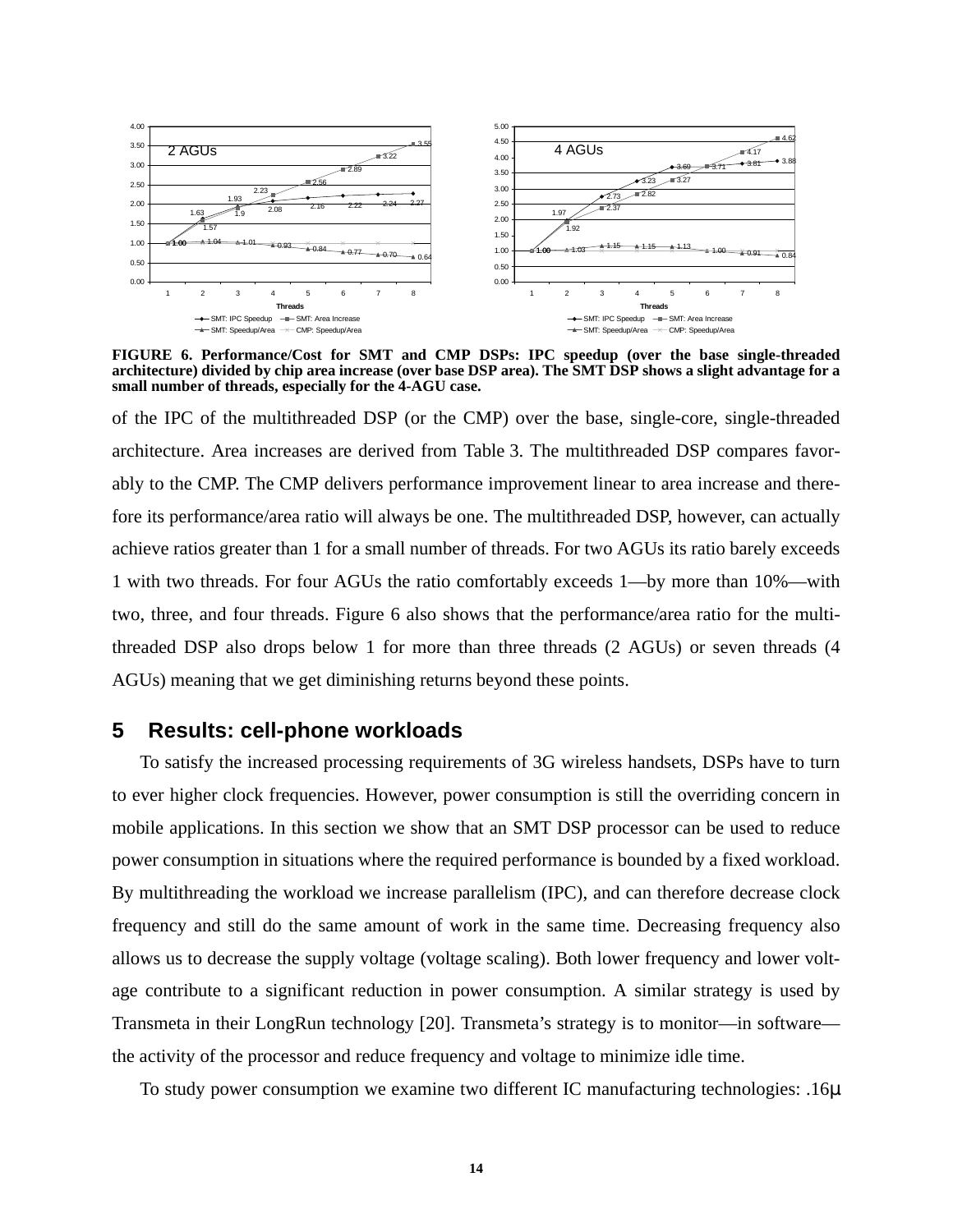(e.g., SC140) and .25µ used to manufacture Lucent's DSP1628 [13]. The range of clock frequencies and the corresponding scaling of minimum  $V_{dd}$  for both technologies is shown in Figure 7. For our study we use the low voltage .25µ technology. We study a different workload for each technology intended to stress the base architecture to its limits in the available frequency range.



**FIGURE 7. Minimum**  $V_{dd}$  vs. frequency for .25µ DSP1628 (data adapted from [13]) and .16µ **SC140 processes.** *Vdd* **does not decrease below 0.9Volts in the** .16µ **process in frequencies below 120MHz.**

We simulate a full second of processing for the base architecture and the multithreaded architecture with five hardware contexts. We use GSM-EFR speech codecs<sup>3</sup>, Trellis channel codecs, and MPEG-2 codecs. The speech and channel codecs run every 20ms (50 times in total) while the MPEG codecs run until completion without restarting within the simulated second. In a real implementation the base DSP would context switch among all threads every 20 ms but we do not penalize the serial execution with context switch costs.

The speech and channel threads involve a fixed amount of computation and their spacing every 20ms dilutes the IPC as a function of clock frequency: the higher the frequency, the lower the IPC. The MPEG-2 encoders are by far the longest threads and dominate IPC; the MPEG-2 decoder is an order of magnitude smaller. Table 4 lists the characteristics of the MPEG codes; the remaining applications are the same as in Table 1. The image size for the MPEG encoder was chosen such that the entire workload would complete just in time (1 second) on the single-threaded DSP running at the highest possible frequency. When executed as part of the entire workload, encoding 32 x 32 pixel-frames completes on the base architecture in 1 second operating at 93MHz, while a 64 x 64 pixel frame can be encoded in one second at just over 300MHz. Therefore, assuming each of the two different manufacturing technologies (Figure 7), we fix these

<sup>3</sup> "codec" is shorthand for encoder/decoder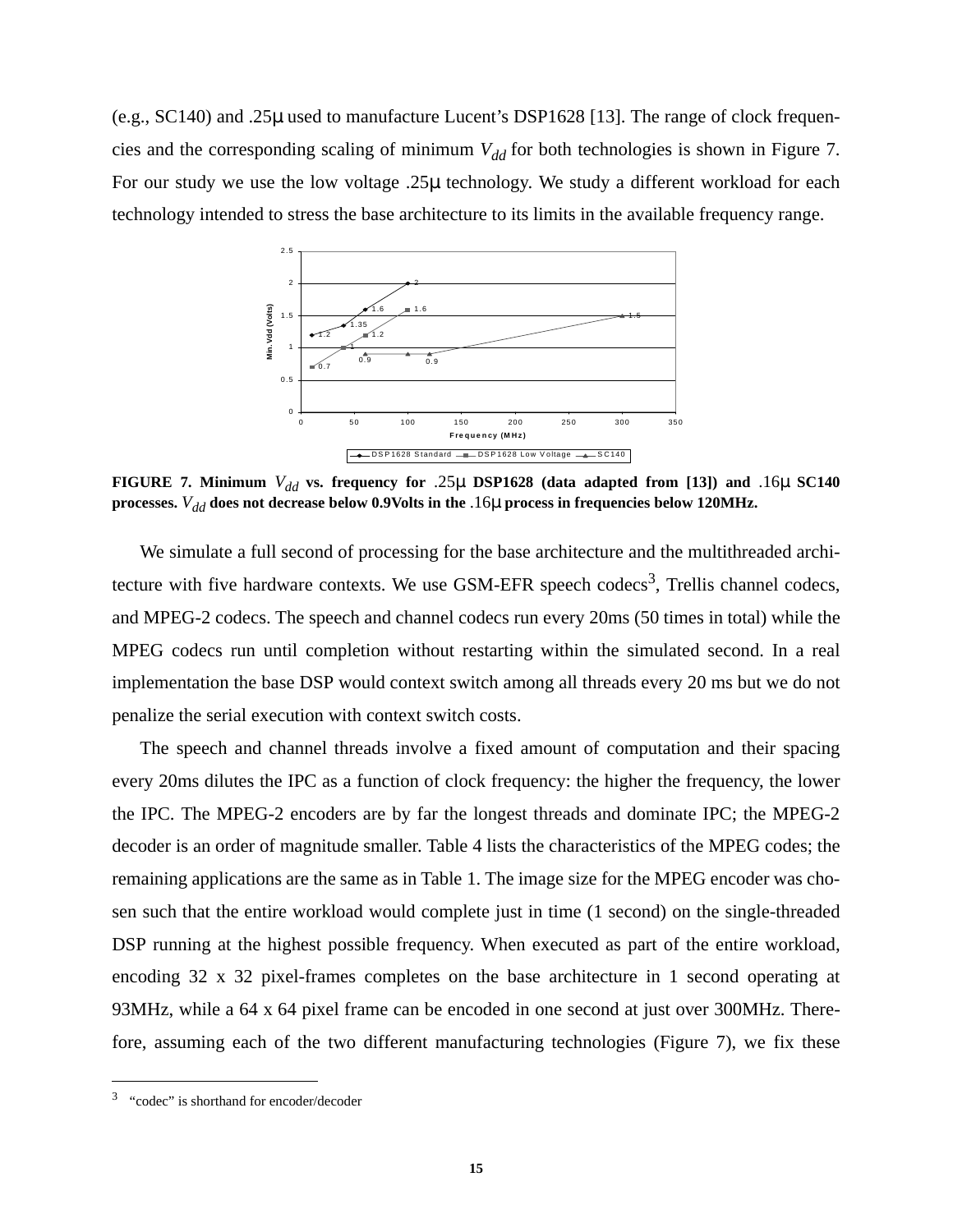

**FIGURE 8. Cell-phone workload. The GSM and Channel codecs run once every 20ms and have to finish within this time. The MPEG-2 codecs consume the rest of the cycles within the one second we simulate. In the base architecture (top) threads context-switch with zero overhead. In the multithreaded architecture threads run in five hardware contexts.**

image sizes for the MPEG encoder respectively. Four encoders, each encoding one-fourth the image size, are used for the multithreaded experiments.

We assign threads to the five hardware contexts of the multithreaded DSP as follows:

- **•** .25µ technology: one of the five hardware contexts executes the speech encoder, while the other four hardware contexts each execute an MPEG encoder thread along with one of the other four remaining applications (speech decoder, channel encoder, channel decoder, MPEG decoder).
- **•** .16µ technology: the four MPEG encoders run on separate hardware contexts, while the remaining five applications (speech codecs, channel codecs, and MPEG decoder) all execute on the fifth hardware context.

Figure 9 shows the IPC as a function of clock frequency for the two technologies and for two and four AGUs. As frequency increases the multithreaded DSP is able to finish early the large MPEG encoder threads, leaving the speech and channel threads running every 20ms. The idle time involved reduces the average IPC significantly over the period of one second we simulate.

#### **5.1 Power Computation**

Dynamic power consumption is the chief source of power consumption in CMOS processors.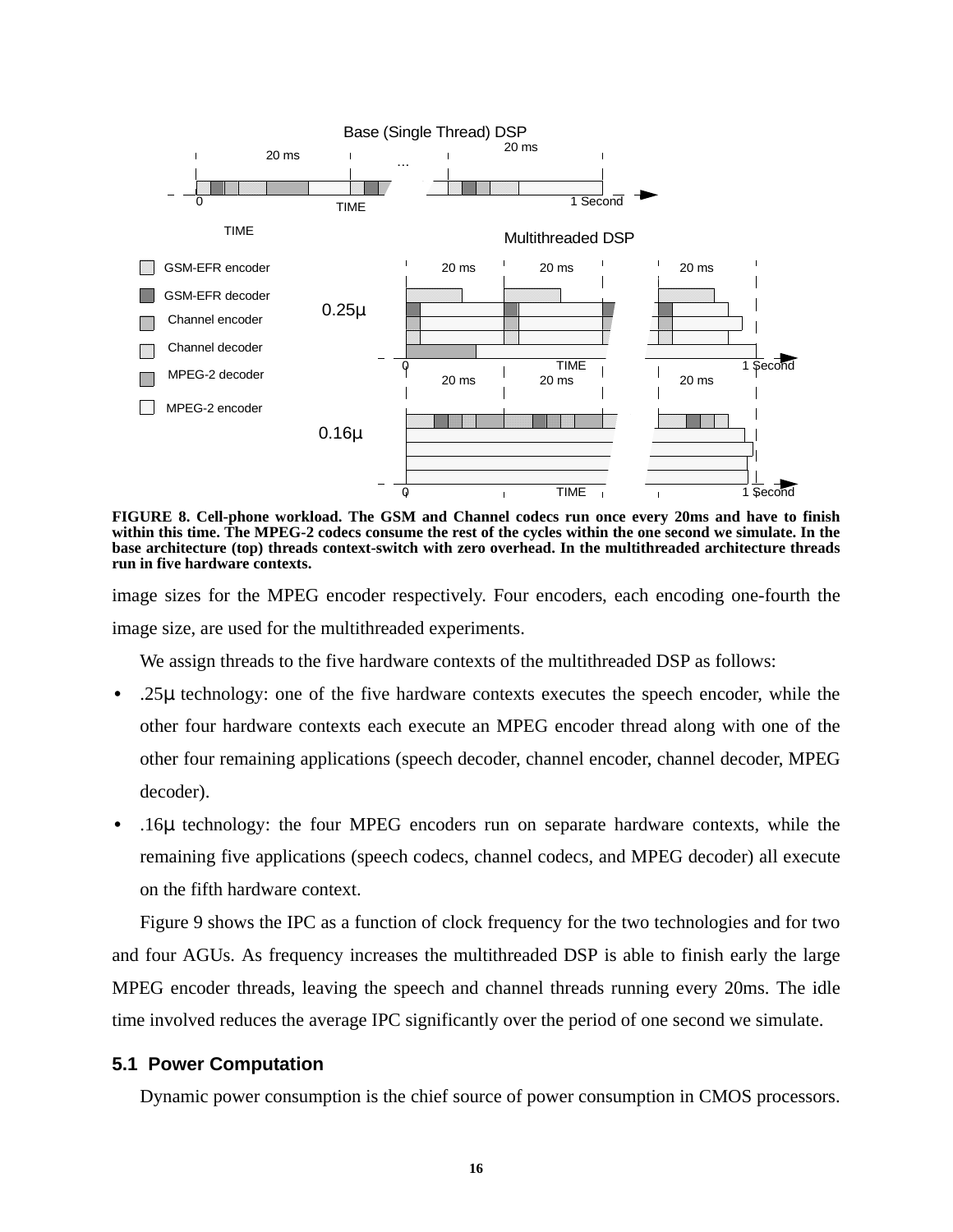| Program                                                                   | <b>IPC</b> | <b>Cycles</b> |
|---------------------------------------------------------------------------|------------|---------------|
| MPEG-2 encoder 16x16 frame (2 frames/sec)                                 | 0.58       | 16921130      |
| 4 copies used in multithreaded DSP @ 28-93MHz to approximate 32x32 frame  |            |               |
| MPEG-2 encoder 32x32 frame (2 frames/sec)                                 | 0.59       | 67013987      |
| 4 copies used in multithreaded DSP @ 72-300MHz to approximate 64x64 frame |            |               |
| 1 copy used in base architecture @ 93 MHz                                 |            |               |
| MPEG-2 encoder 64x64 frame (2 frames/sec)                                 | 0.61       | 268016411     |
| 1 copy used in base architecture @ 300MHz                                 |            |               |
| MPEG-2 decoder 64x64 frame (3 frames/sec)                                 | 1.02       | 645008        |
| used in all experiments                                                   |            |               |

**TABLE 4: IPC and cycles for MPEG threads on the base architecture.**



**FIGURE 9. Average IPC of the fixed cell phone workload running for one second as a function of clock frequency for a multithreaded DSP with 5 hardware contexts.**

It is defined by the formula:

$$
P = a \times C \times V dd^2 \times F
$$

where *F* is the operating frequency,  $V_{dd}$  is the supply voltage and *C* is load capacitance of the circuit. The term *a* is an *activity factor* as used by Brooks, Tiwari, and Martonosi [26] to represent the average switching activity of transistors per clock cycle; it takes a value between zero (no switching) and one (switching every cycle). We use our cycle-accurate simulator to determine the activity factors for the different subblocks on the DSP core.

We derive the average power consumption over the one second period for an architecture (single- or multi-threaded) operating at frequency *F* using the following steps:

- 1. Given *F*,  $V_{dd}$  is computed from Figure 7 (we conduct experiments for both 0.25 $\mu$  and 0.16µ IC technologies).
- 2. Load capacitance for each subblock is derived from the area estimates in Table 3. For the multithreaded case, we use the load capacitances given 6 threads (hardware contexts). We assume conservatively that the increase in the load capacitance of a subblock will be analogous to the increase in area [27]. The chip area increase was discussed in Section 4 (see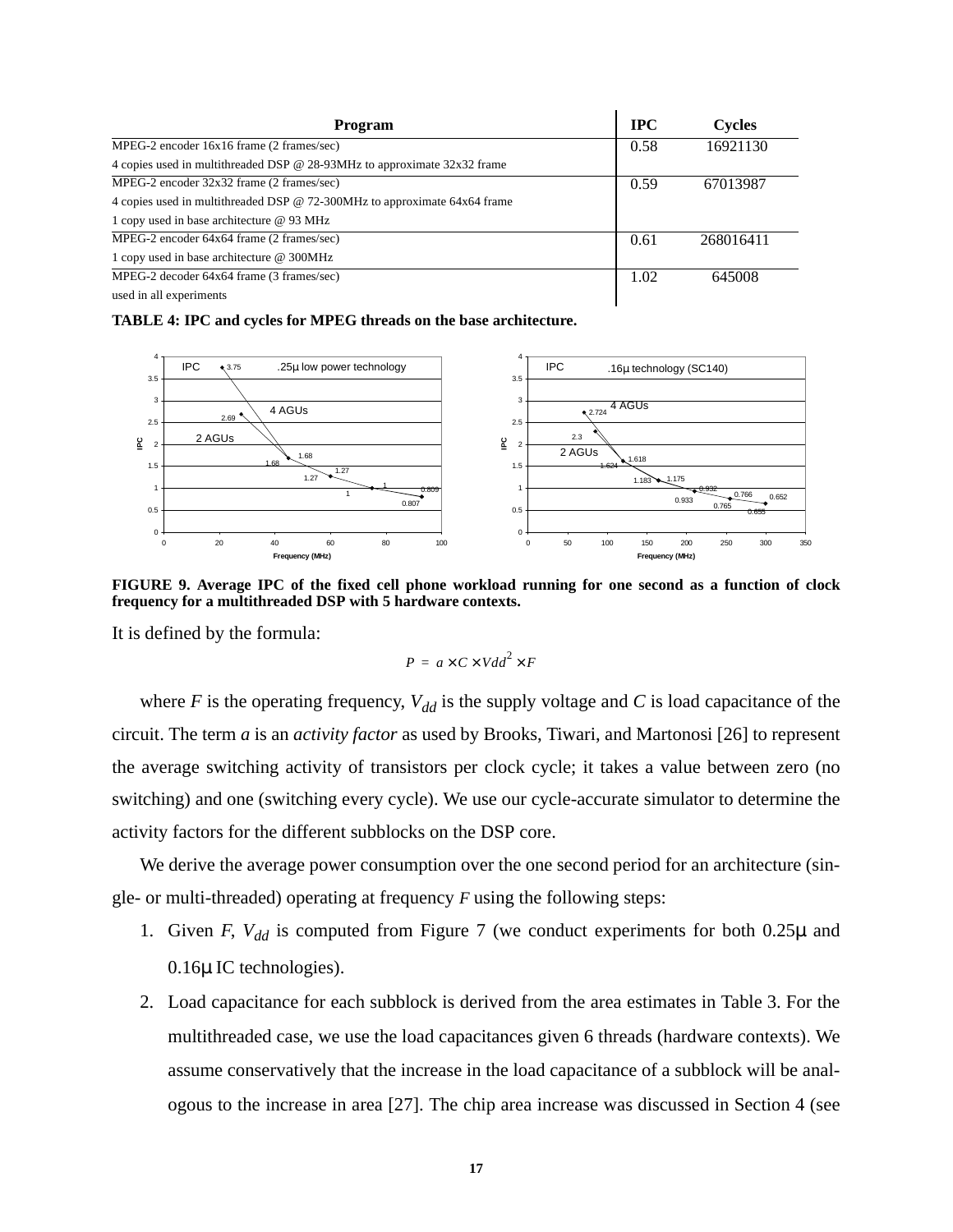Table 3).

- 3. The activity factor for each unit is derived from the AGU and DALU utilizations, which are determined by the simulator running the entire workload for the 1-second time period. For example, if over the 1-second run, the simulator finds that on average 1 DALU (out of 4) is busy per cycle, the DALU utilization  $a_{dalu}$  is computed to be 1/4. The AGU utilization *aagu* is derived in a similar manner, and also depends on the number of AGUs in the architecture being simulated. The AGU and DALU utilizations as a function of clock frequency are given in Figure 10.
- 4. The average power consumption is then computed by the formula:

$$
P = [a_{dalu} x (C_{dalu} + C_{data\_reg}) + a_{agu} x (C_{agu} + C_{addr\_reg}) + 1 x C_{rest}] x V_{dd}^{2} x F
$$

where  $C_{dalu}$ ,  $C_{data\_reg}$ ,  $C_{agu}$ , and  $C_{addr\_reg}$  are the load capacitances of the DALU, data registers, AGU, and address registers respectively. *Crest* is the load capacitance of the remaining chip (logic and other subblocks), which is assumed to have a constant activity factor of 1. Because every access to the AGU involves accesses to the address registers, we assume the activity factor of the address registers is the same as that of the AGUs, namely,  $a_{agu}$  as computed in step (3). Similarly, the activity factor of the data registers is assumed to be equal to  $a_{dalu}$ , the activity factor of the DALUs.

For our study, we do not need to examine directly *energy* or *energy-delay* metrics. This is because we run for a fixed amount of time (1 second) and we execute the same workload. Average power consumption, therefore, can be translated directly to energy by multiplying by one second (time).

#### **5.2 Comparison of power consumption**

Recall that the inputs to the MPEG encoder(s) were chosen such that the entire workload would complete at a certain frequency (close to the maximum allowable operating frequency) on the base architecture. Therefore, for the base architecture, we compute power consumption at only this frequency, using the method described in Section 5.1.

In the multithreaded case, for the  $.25\mu$  technology, the lowest feasible operating frequency was 28 MHz (using 2 AGUs). Lowering the frequency further did not allow the workload (in par-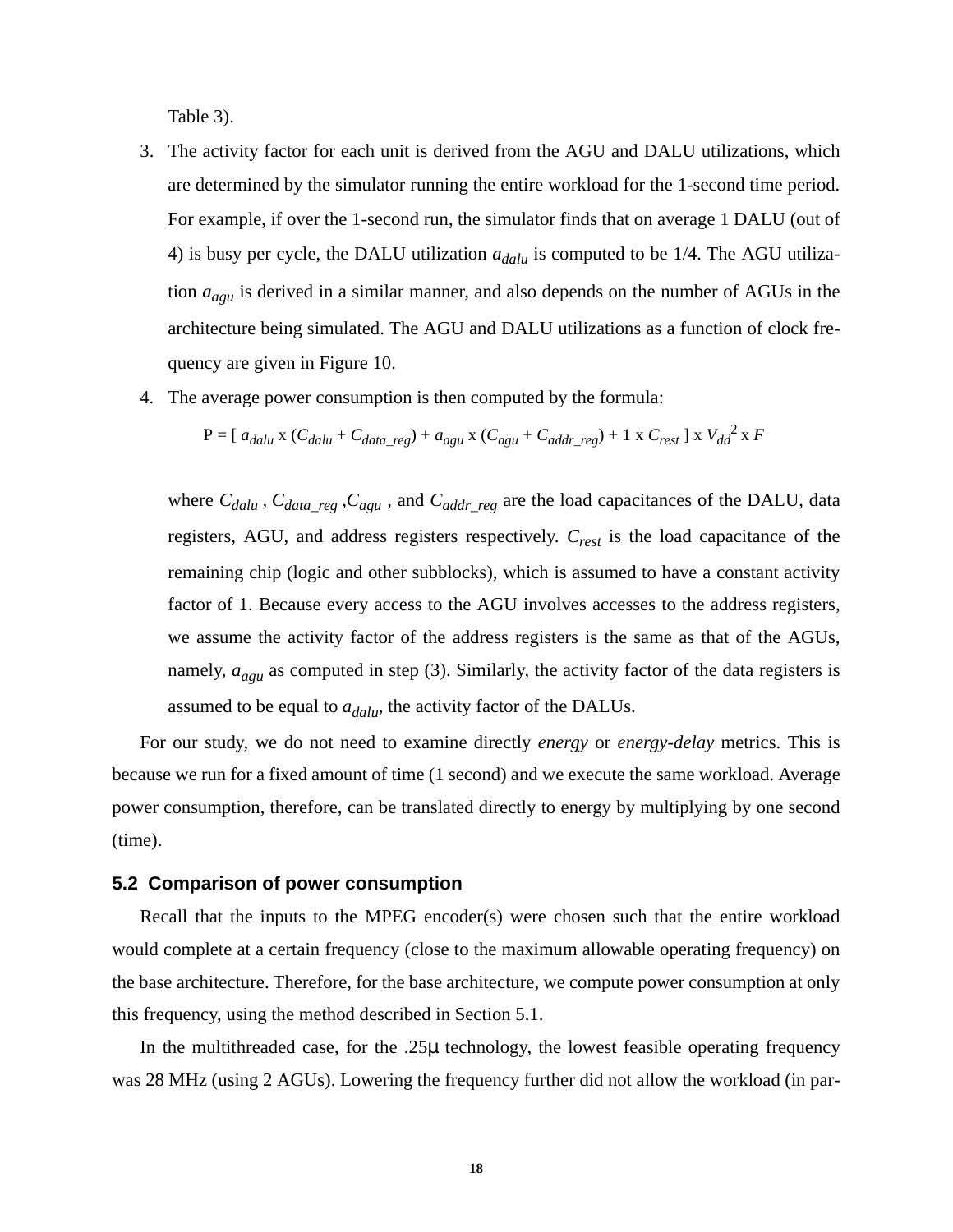

**FIGURE 10. AGU and DALU utilization as a function of frequency for the multithreaded DSP running a fixed workload for one second.**

ticular, the speech encoder) to meet the 20ms real-time deadline. Increasing the number of AGUs to 4 increases performance, and therefore allows the frequency to be further lowered to 21MHz. At these low frequencies the speech encoder needs to be run in high priority to ensure it meets its deadlines. Similarly, for the .16µ technology, the lowest feasible operating frequency was determined to be 85 MHz using 2 AGUs and 71 MHz using 4 AGUs. In this case, the MPEG encoder (given the larger image size) was the limiting factor in further reducing the frequency. For the .16 $\mu$  technology voltage scaling stops at 120MHz and we cannot go below 0.9Volts  $V_{dd}$  for lower frequencies (Figure 7).

We ran the multithreaded experiments at different frequencies ranging from the lowest to the highest feasible operating frequencies. For each frequency, we computed the ratio of power consumptions of the single-threaded and multithreaded DSPs; the results are shown in Figure 11. Substantial savings in power (up to a factor of 4) are possible at low frequencies using the SMT version of the DSP. As clock frequency is increased, however, it begins consuming more power because the effect of increased frequency and  $V_{dd}$  outweighs the effect of lower utilization (activity factor). Further, the load capacitances of the subblocks are higher for the multithreaded DSP,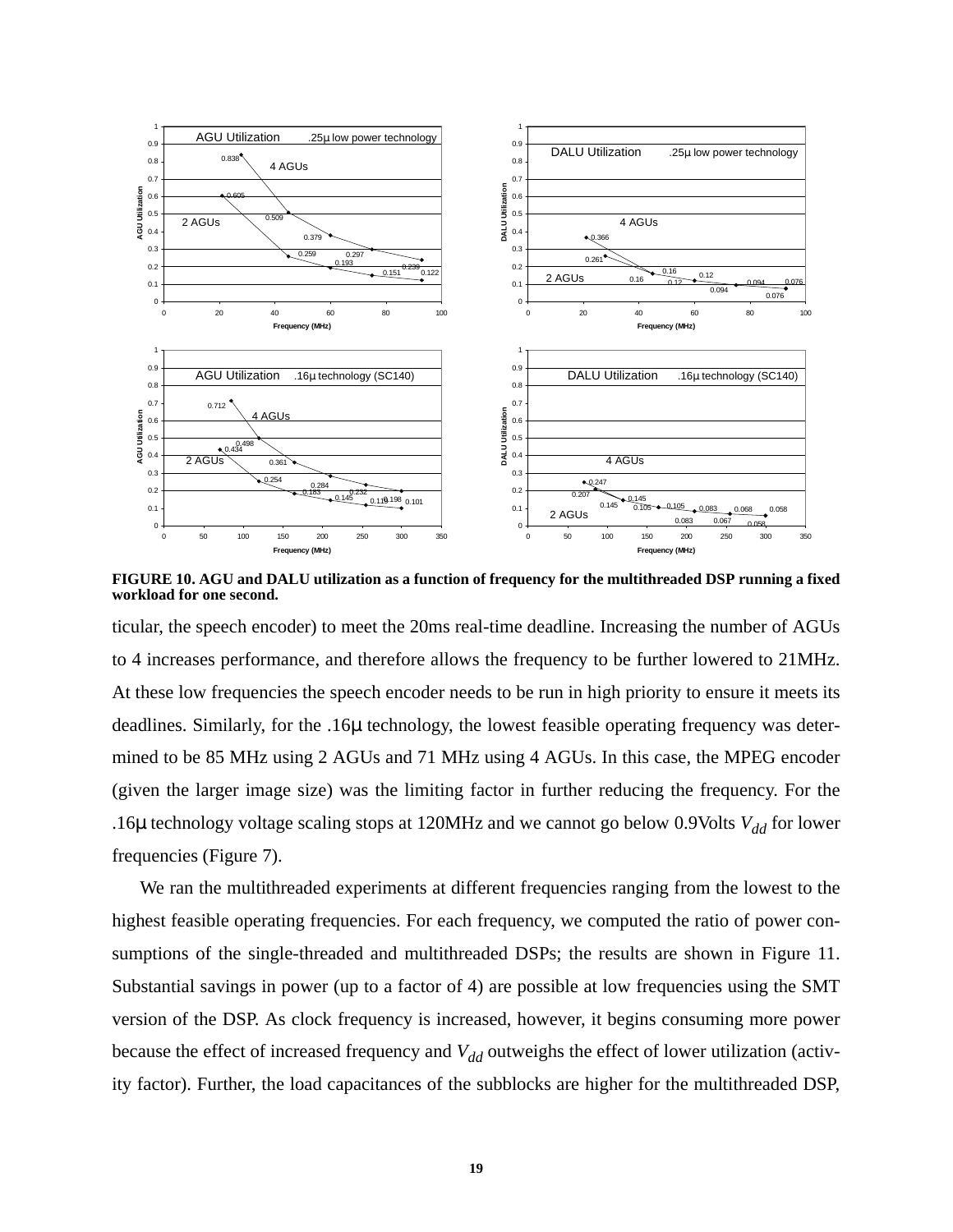and therefore as frequency is increased, it eventually begins to consume more power than the single-threaded DSP. The break-even points are at 67MHz and 220MHz for the .25µ and .16µ technologies respectively.



**FIGURE 11. Power ratio (Base/Multithreaded) executing the same workload in one second. Ratios greater that one indicate that the multithreaded DSP is better. We vary the frequency of the multithreaded DSP to the lowest possible frequency that can safely accommodate the workload. Base frequency cannot be decreased without breaking real-time constraints.**

Increasing the number of AGUs allows a lower operating frequency, and this benefit outweighs the increased load capacitance of the AGUs and address registers. As seen in Figure 9, this benefit is cancelled out at higher frequencies and therefore more AGUs do not help reduce power consumption.

We also computed the power consumption of a CMP system, with all the processors running at the same frequency. For the .25µ technology, the CMP system is assumed to have five processors; one processor executes the speech encoder, four processors execute MPEG encoders, and one of the other 4 benchmarks (exactly as the SMT workload for .25µ depicted in Figure 8). For the .16µ technology, the CMP system again needs only 5 processors: 4 running the MPEG encoders and one running the remaining benchmarks (as in Figure 8). At the higher operating frequencies for this manufacturing technology, the speech encoder can be executed with other benchmarks without violating real-time deadlines. The resulting power consumption for the CMP system is also shown in Figure 12. For both technologies, the lowest feasible operating frequency for the CMP system is lower than that of the SMT system; this is because the most computationally intensive benchmarks run on separate processors and do not contend for resources. However, as seen from Figure 12, the benefit of a lower frequency is outweighed by the increased load capacitance of the CMP system. At the lowest feasible frequency, the SMT system still consumes 21% (47%) less power than the CMP system for the .25µ (.16µ) technology. Furthermore, as the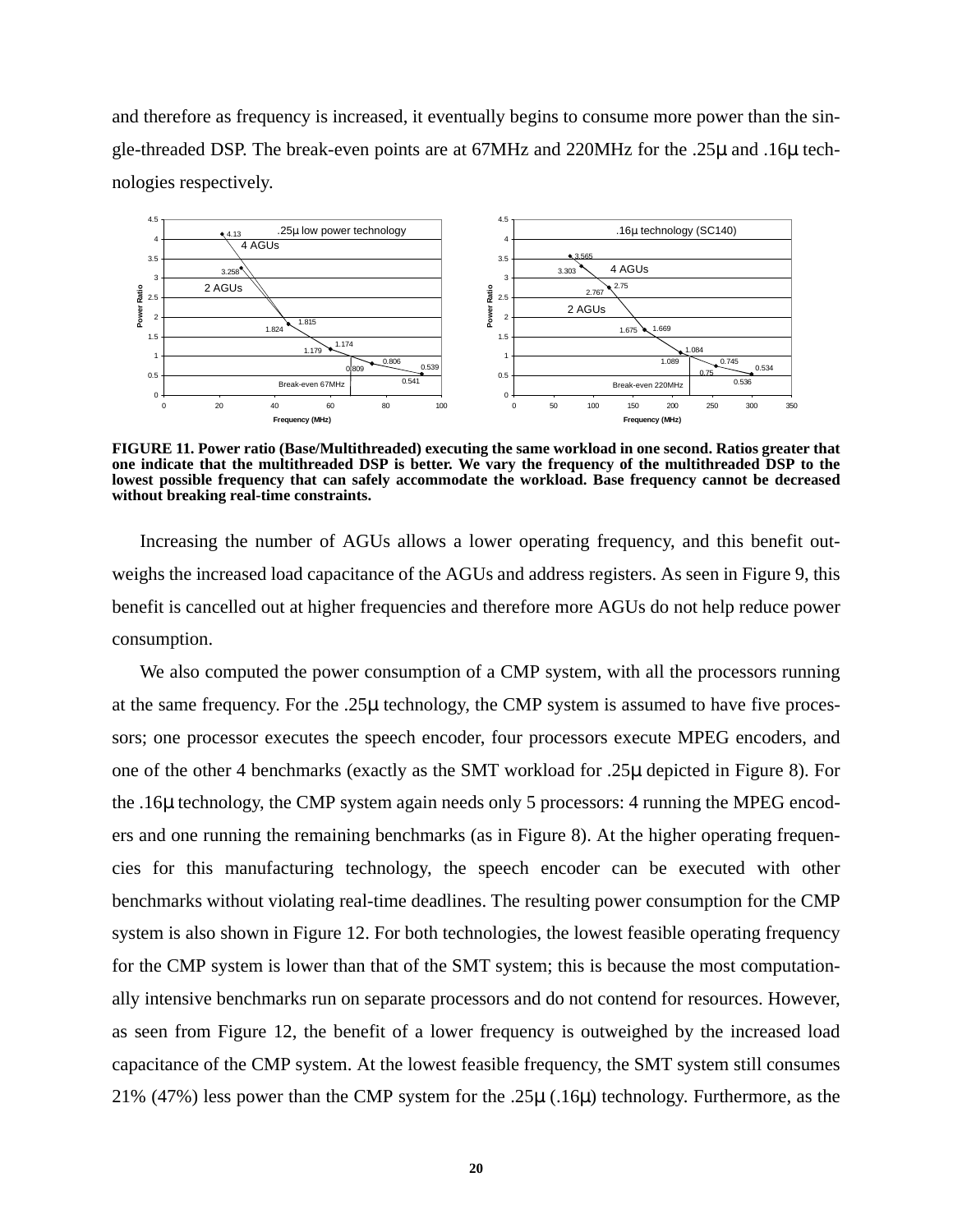

frequency is increased, the CMP consumes significantly more power than the SMT system.

**FIGURE 12. CMP vs. SMT on power consumption. Power ratio is given as CMP/base and SMT/base (higher is better). The CMP architecture can go to lower frequencies but it does not surpass the SMT architecture in terms of power efficiency.**

# **6 Conclusions**

Signal processing and real-time applications often require a different figure of merit than minimizing the number of cycles required to complete a task. Minimization of power may be more important, and real-time may mean that minimizing the time to complete a task is unimportant. We ran two series of experiments that represent workloads typical of real world multimedia applications, both of which are very sensitive to power consumption. One model, the mobile telephone base station, requires maximizing the amount of work that can be done in a fixed amount of time while minimizing the number or size of processors. The second model, the wireless handset, requires minimizing power consumed for a fixed amount of work.

The experiments show that using SMT it is possible to save area and/or power in comparison with a CMP implementation or a single processor implementation that runs at a higher clock rate:

- In the base station example, the SMT design was capable of exceeding the increase in cost with its increase in performance—something that the CMP system cannot do.
- The wireless handset demonstrates the power advantage of running tasks in parallel at a lower clock rate and supply voltage. The SMT can reduce power consumption by a factor of 4 over a single DSP running at high frequency and high voltage to complete the same real-time workload at the same period of time. Compared to a CMP that also can run at low frequency and low voltage for the same workload, the SMT retains a significant advantage in power consumption being more power efficient by a factor of 1.47.

We used a commercial DSP architecture as the base of our study, and did not modify the com-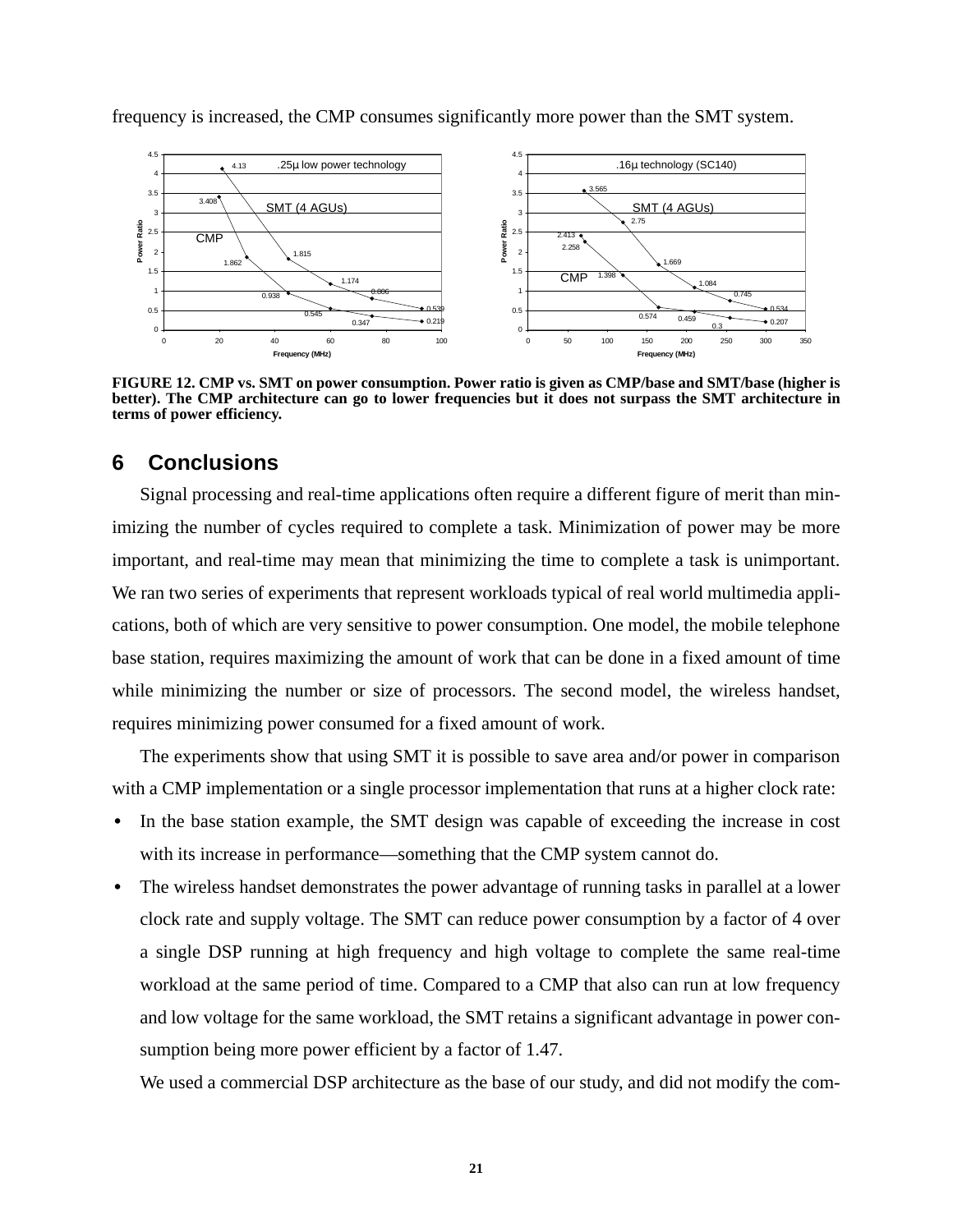piler or other software tools. The results are therefore conservative in that it is possible to optimize the programs to exploit the SMT configuration and extend the efficiency advantages of SMT over CMP organizations. On the other hand, our study is constrained by the compiler we used and the workloads we chose. Our compiled codes do not exhibit high IPC so a multithreaded architecture can easily accommodate multiple of them. However, we believe that compiled code is becoming increasingly important in the development cycle for DSP applications and an architecture that ameliorates reduced compiled performance is likely to find acceptance. In many applications, the power and cost benefits of the SMT approach could make it a more attractive alternative to a simpler CMP design.

## **7 Acknowledgments**

We would like to thank Nevin Heintze, Rae Mcllelan, Tor Jeremiassen, Cliff Young, and Brian Kernighan for their comments on drafts of this paper. We would also like to thank Paul D'Arcy and Isik Kizilyalli who provided data for this parer.

## **8 References**

- [1] M. Baron, "Breaking the \$4 Billion Barrier -- 1999 DSP Vendor Market Shares," In *Stat Group Research Report No. ML00-01MS*. February, 2000.
- [2] Ojanpera and R. Prasad, Wideband CDMA for Third Generation Mobile Communications, Artech House, Oct. 1998.
- [3] Dean Tullsen, Susan Eggers, and Henry Levy "Simultaneous Multithreading: Maximizing On-Chip Parallelism," In *Proceedings of the 22rd Annual International Symposium on Computer Architecture*, Santa Margherita Ligure, Italy, June 1995, pages 392-403.
- [4] Dean Tullsen, Susan Eggers, Joel Emer, Henry Levy "Exploiting Choice: Instruction Fetch and Issue on an Implementable Simultaneous Multithreading Processor," In *Proceedings of the 23rd Annual International Symposium on Computer Architecture,* Philadelphia, May 1996.
- [5] B, J. Smith, "Architecture and Applications of the HEP multiprocessor computer System," *In SPIE Reat Time Signal Processing IV*, pp 241-248, 1981.
- [6] J. Fisher, "VLIW architectures: an inevitable standard for the future?" *Journal of Supercomputer, Vol. 7, No 2*, pp 29-36. Mar 1990.
- [7] Texas Instruments. TMS320C6211 Fixed Point Digital Signal Processor—Product Review, August 1998. SPRS073.
- [8] "Star\*Core Launches First Architecture," *Microprocessor Report 12:14*, 10/26/98.
- [9] "Lucent rolls out its first Star\*Core-based DSP, promises to double Internet chip capacity", *Semiconductor Business News*, 6/12/00.
- [10] Basem A. Nayfeh and Kunle Olukotum, "Exploring the Design Space for a Shared-Cache Multiprocessor," In *Proceedings of the 23rd Annual International Symposium on Computer Architecture,* Chicago, April 1994.